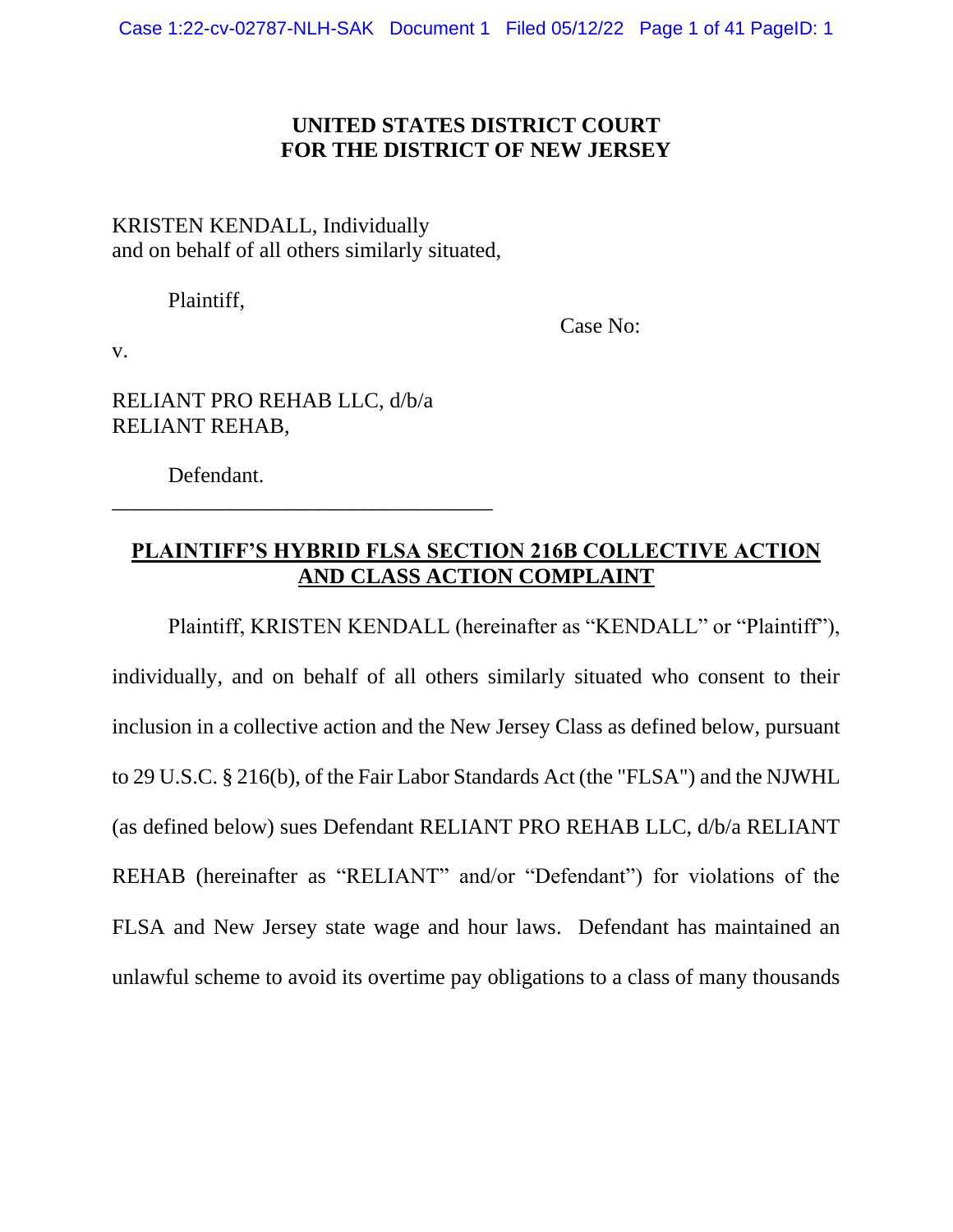of Therapists<sup>1</sup> in order to increase profits to the tune of millions of dollars each year at the expense of its hard working and dedicated employees. As part of this scheme to avoid paying overtime wages and unfairly reap millions of dollars in profits, akin to stealing the earned wages of thousands of Therapists, Defendant maintained a De Facto policy or commanding and pressing Therapists to underreport, and submit inaccurate, and unreliable time sheets, and even deducted lunch breaks of 30 minutes from Therapists pay if they failed to do it themselves. Therapists were told not to self-report more than 8 hours per day and 40 hours for the week no matter how many additional hours they worked, notwithstanding the fact that Defendant knew (or should have known) that the Therapists were working more hours than they actually recorded. Meanwhile, RELIANT REHAB, through productivity requirements and their desire to limit labor costs, pressured Therapists to work overtime hours off the clock and underreport their hours, placing them in fear or disciplinary action and terminations of their employment if they dared report all the overtime hours they worked which were necessary to complete their job duties.

<sup>1</sup>The term "Therapist", as used herein, includes Therapists, Physical Therapist (PT), Physical Therapy Assistant (PTA), Occupational Therapist (OT), Certified and non-Certified Occupational Therapy Assistant (COTA)(OTA), Speech Language Pathologist (SLP), and all similarly situated employees holding other job titles who worked for Defendant and who perform similar job duties and are/were paid on an hourly basis and classified as non-exempt in the United States of America.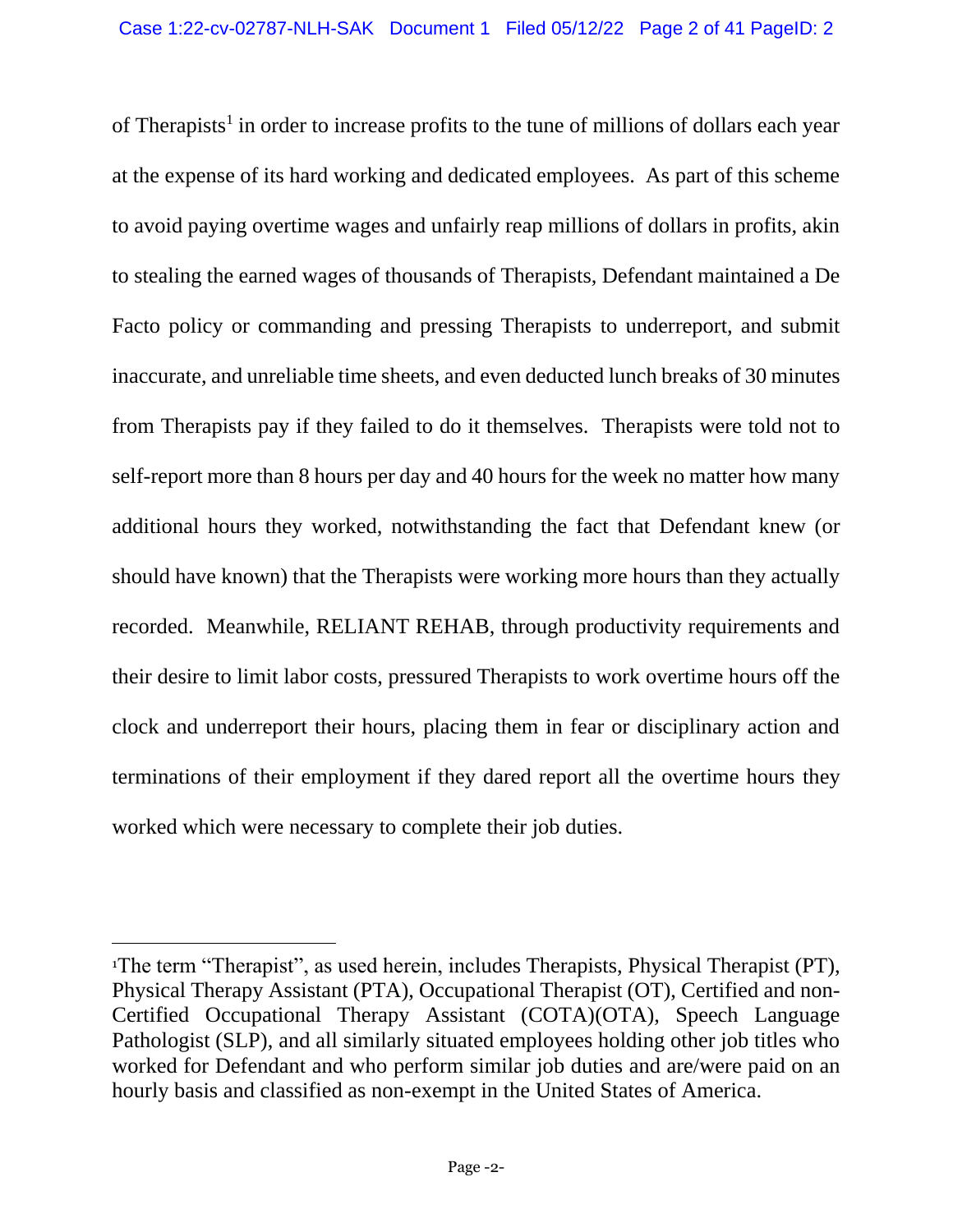#### **INTRODUCTION**

1. Defendant in this case has willfully failed to pay wages and overtime wages to hourly-paid, non-exempt Therapists under various specialties who have been permitted to suffer to work off the clock in order to fulfill and handle required job duties and responsibilities in positions where Defendant knows such employees working in these positions were working off the clock overtime hours in efforts to meet all company expectations and job requirements and avoid suffering disciplinary action, including but not limited to termination of their employment. All the members of the putative New Jersey Class and FLSA Collective proposed herein were paid on an hourly basis and classified as non-exempt and eligible for overtime pay.

2. Plaintiff herein commences this legal action collectively against Defendant for willful violations of federal wage and hour laws by and related regulations on behalf of all similarly situated current and former Therapists of Defendant who worked anytime in the preceding three (3) years to the date of judgment in this action in the United States (the "FLSA Collective Period").

3. Plaintiff also brings claims against Defendant for willful violations of New Jersey wage and hour laws by and related regulations on behalf of all similarly situated current and former Therapists of Defendant who worked anytime in the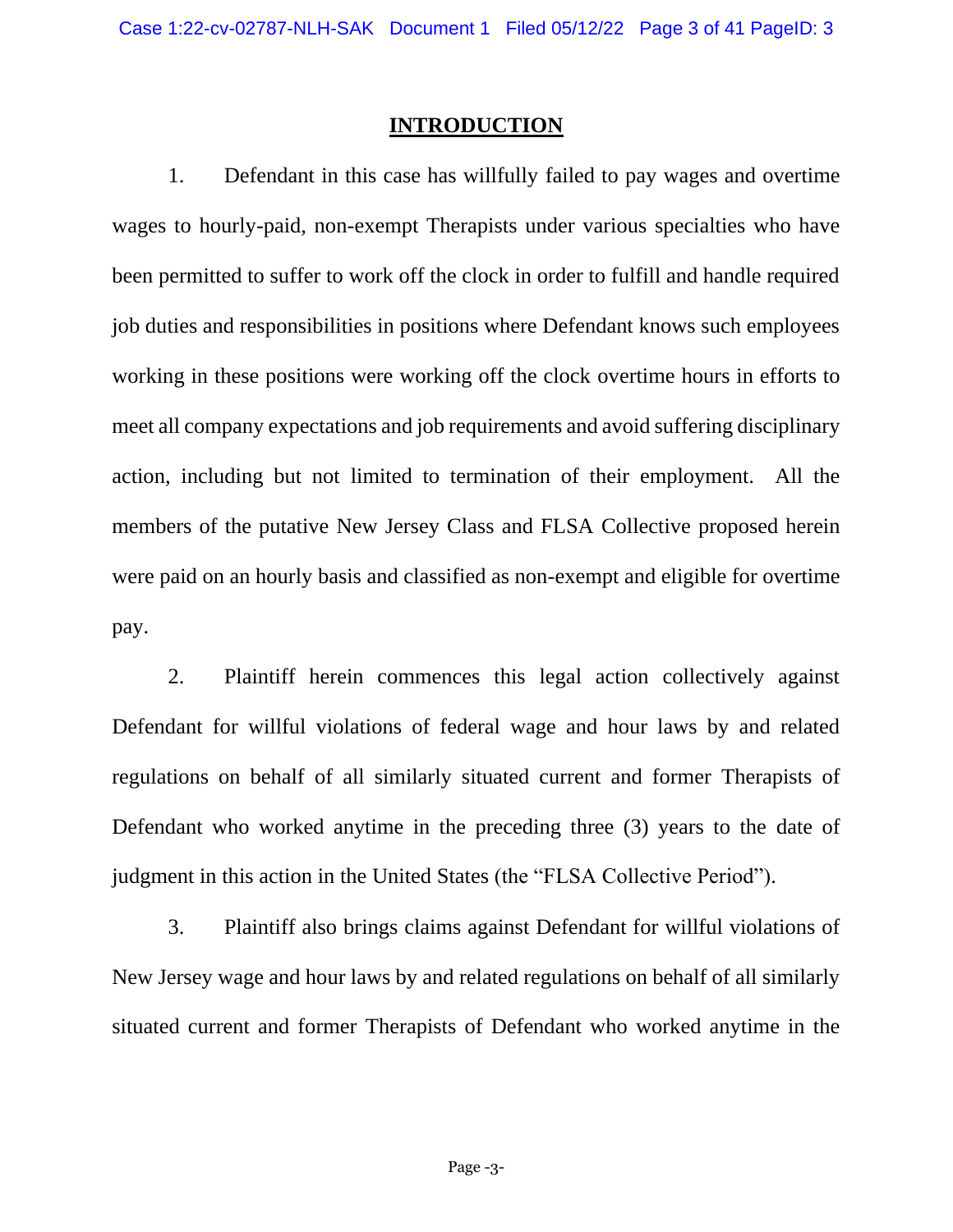preceding six (6) years to the date of judgment in this action in New Jersey (the "New Jersey Class Period").

4. Pursuant to national, common policy and plan, Plaintiff and the class and collective of similarly situated current and former employees have worked for Defendant as Therapists in the approximately 872 or more locations or offices in 40 states in the United States of America.

5. Plaintiff, and the class/collective of similarly situated employees, were unlawfully not compensated a premium overtime rate for all hours worked over forty (40) in each and every workweek by a scheme and plan of Defendant to evade the overtime wage laws and save many millions of dollars in labor costs to the detriment and harm of Plaintiff and all other similarly situated present and former employees.

6. While Defendant did have some system for hourly employees to selfreport their work hours, Defendant maintained a policy that "overtime" has to be pre-approved; meanwhile, and simultaneously, maintained a De Facto policy that all such employees are to "do whatever it takes to get the job done" and complete all their job duties including working off the clock as needed and required.

7. Defendant knows or should have known that Therapists perform similar duties under various job titles and routinely worked overtime hours off the clock without compensation.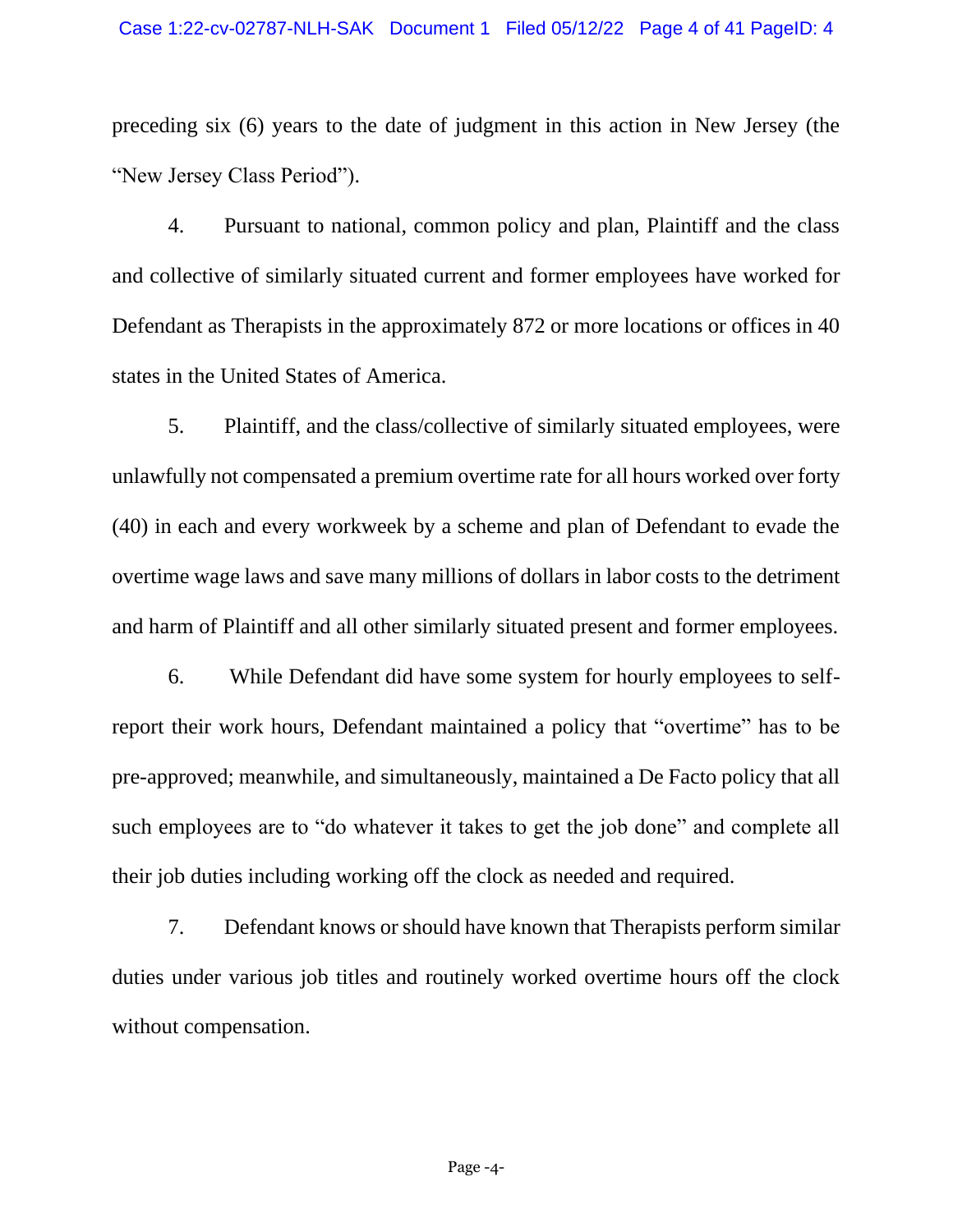8. Not only were managers, directors and/or supervisors well informed of these additional off the clock hours being performed by Therapists, and thus had actual knowledge, but managers and/or directors and others in management also encouraged and even pressured Therapists to work as many overtime hours as needed off the clock to meet productivity goals, and to complete all their job duties and required reporting forms and medical notes.

9. Defendant's managers and superiors over the Plaintiff and those similarly situated in the proposed putative class/collective who themselves had worked in these same positions, also worked overtime hours off the clock and thus are well aware that working more than 40 hours in the workweek was necessary to complete these job duties and responsibilities, and to avoid the risk termination of their employment.

10. Moreover, Defendant here never foreclosed Plaintiff and all others similarly situated from accessing the offices, computer systems and data bases outside the standard or regular business hours or on weekends to prevent and preclude off the clock work.

11. Indeed, Defendant knew that Plaintiff and all others similarly situated routinely assessed systems, databases, and programs, including emails while off the clock and away from the office, including by and through available tablets.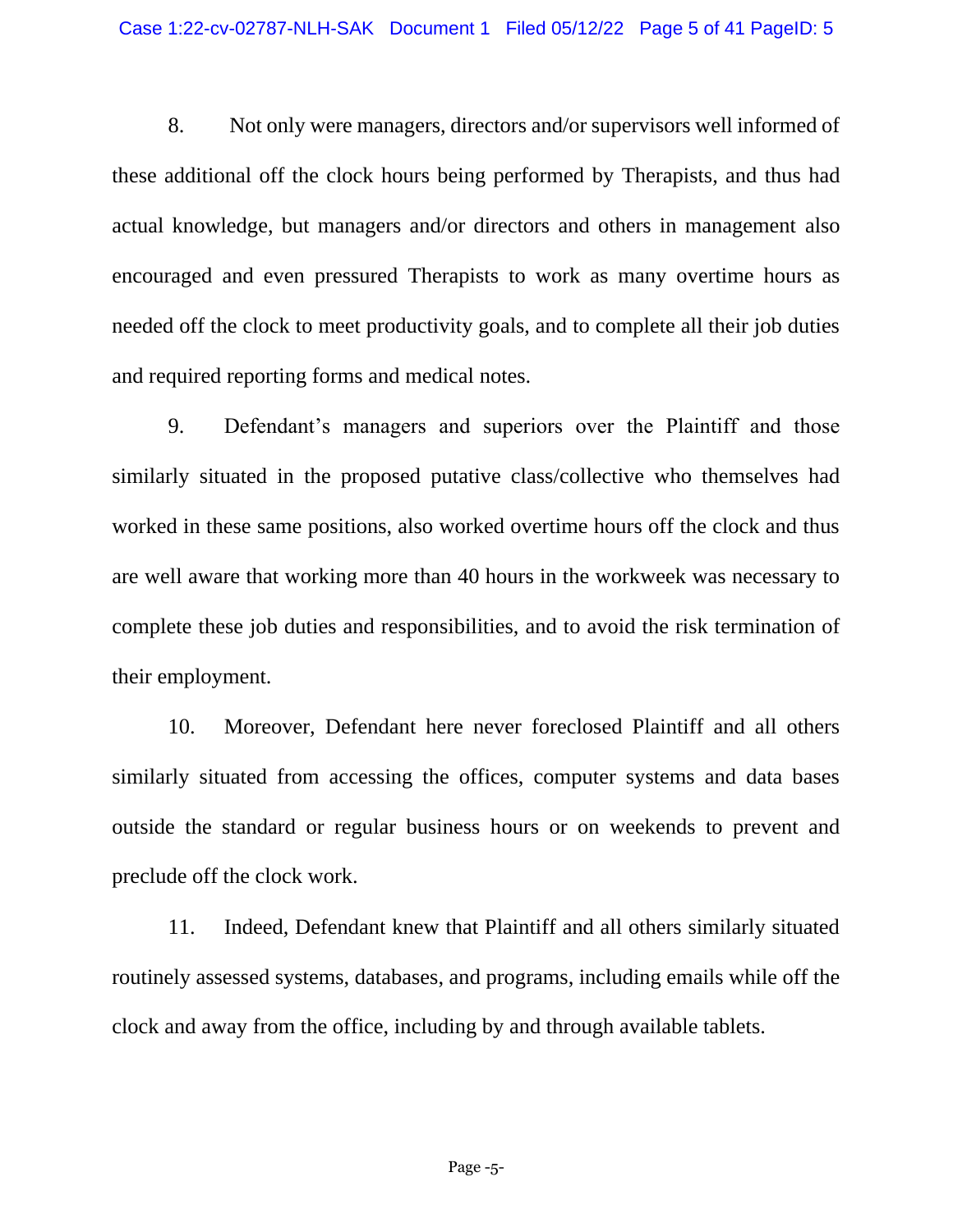12. Defendant turned a "blind eye" to all the off the clock work for numerous reasons, while pressuring, coercing, intimidating and encouraging Therapists to work as many hours as necessary to hit their productivity goals and complete their job duties.

13. Defendant has willfully failed to pay Plaintiff, and all similarly situated persons, in accordance with the FLSA. Specifically, Plaintiff and the similarly situated collective or class members were not paid time and a half of their regular rate pay for all hours worked in excess of forty (40) hours per week.

14. Plaintiff, and the class/collective of similarly situated employees, did not and currently do not perform work that meets the definition of any exemption under the FLSA, and the Defendant's pay practices are unlawful.

15. Regardless, Plaintiff and all those similarly situated were not paid on a salary basis and thus not subject to the administrative or exemption exemptions under the FLSA.

16. In this pleading, "Defendant" means the named Defendant and any other subsidiary or affiliated and wholly owned corporation, parent corporations, former or predecessor corporations, and any and all other organizations or entities responsible for the employment practices complained of herein (discovery may reveal additional Defendants that should be included).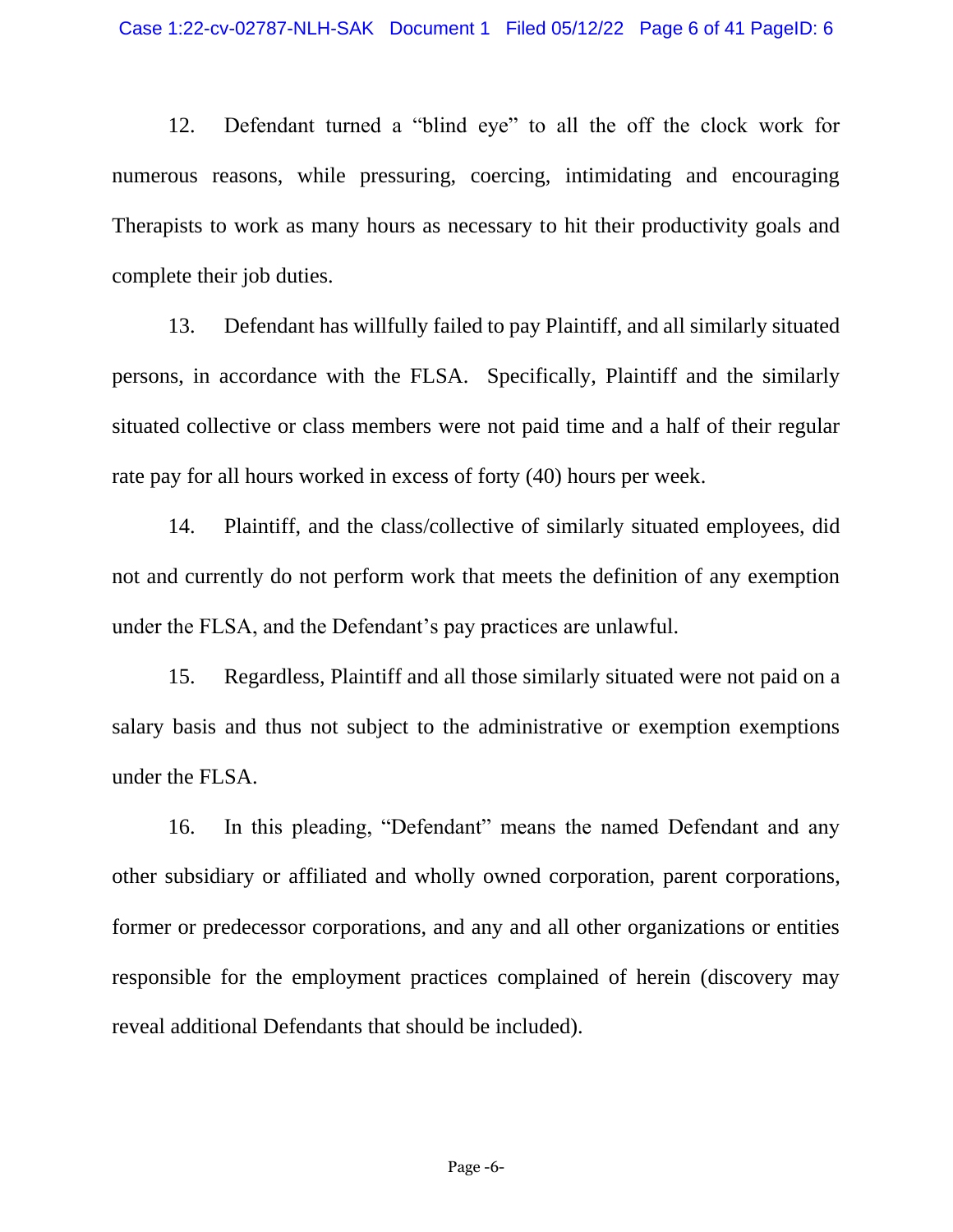17. The allegations in this pleading are made without any admission that, as to any particular allegation, Plaintiff bears the burden of pleading, proof, or persuasion. Plaintiff reserves all rights to plead in the alternative.

### **JURISDICTION AND VENUE**

18. This Court has subject matter jurisdiction over this action pursuant to 28 U.S.C. §1331, because this action involves a federal question under the FLSA, 29 U.S.C. §§ 201 *et seq.* and 29 U.S.C. § 216(b).

19. This Court is empowered to issue a declaratory judgment under 28 U.S.C. §§ 2201 and 2202.

20. This Court has personal jurisdiction over this action under New Jersey's Long Arm Statute NJ Rev Stat § 2A:4-30.68 (2014) because the Defendant continuously conducts substantial business in this District at numerous fixed offices or locations, and the damages at issue occurred in this District. Venue is proper to this Court pursuant to 28 U.S.C. Sec. 1391(b) because the parties reside in this district and because a substantial part of the events giving rise to the claims occurred in this District. Defendant employed Plaintiff and members of the class and collective in this District and within the jurisdiction and venue of this Court. "A federal court sitting in New Jersey has jurisdiction over parties to the extent provided under New Jersey state law." *Miller Yacht Sales, Inc. v. Smith*, 384 F.3d 93, 96 (3d Cir. 2004) (citing Fed. R. Civ. P. 4(e); *see also Carteret Sav. Bank, FA v. Shushan*,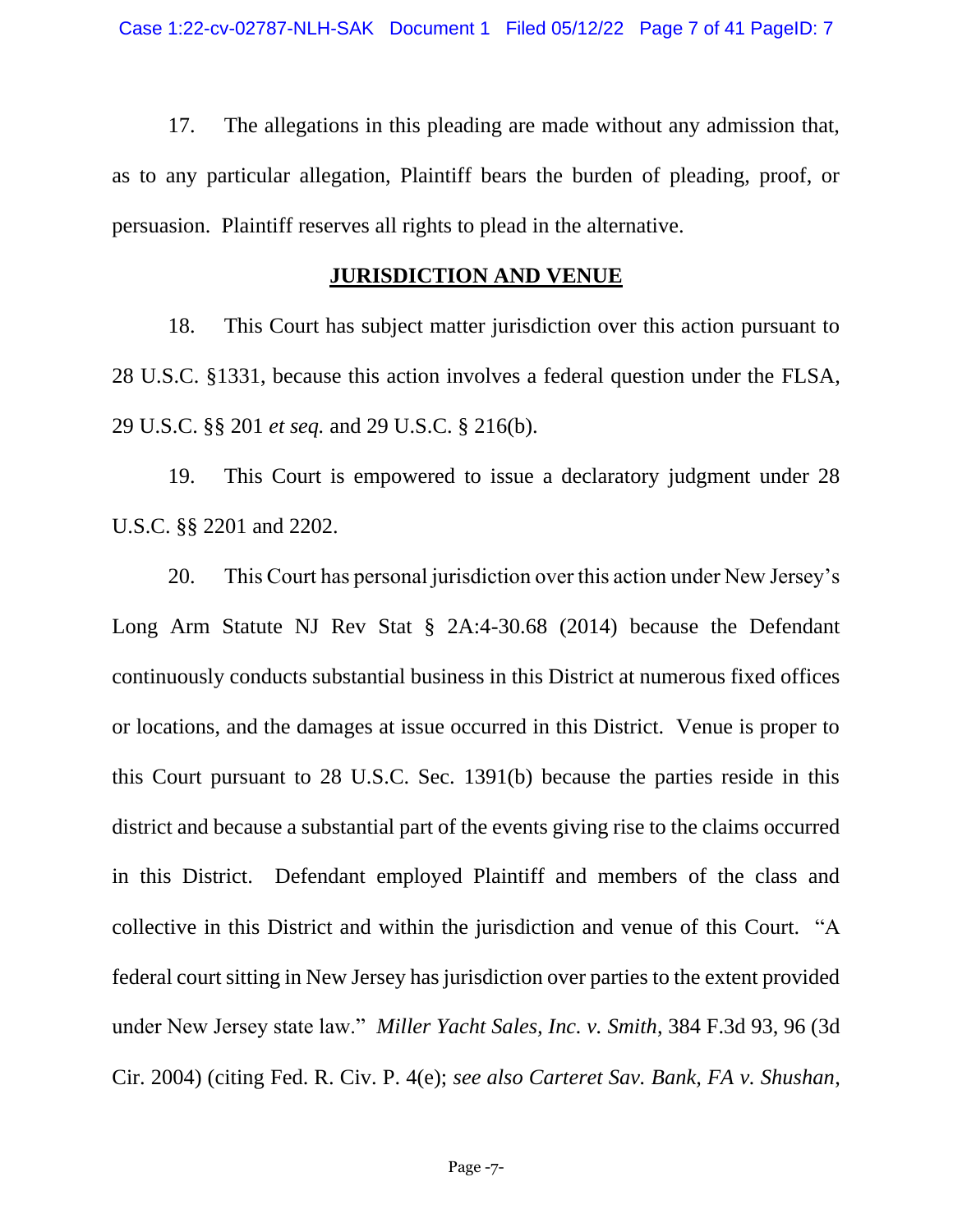954 F.2d 141, 144 (3d Cir. 1992)). "[T]he New Jersey long-arm statute permits the exercise of personal jurisdiction to the fullest limits of due process." *IMO Indus., Inc. v. Kiekert AG*, 155 F.3d 254, 259 (3d Cir. 1998) (citations omitted).

21. This Court has supplemental jurisdiction over the state law claims which are closely related to the FLSA claims. 28 U.S.C. § 1367.

22. The Court also has jurisdiction pursuant to the Class Action Fairness Action.

23. Plaintiff does not share a state of citizenship with Defendant.

24. Plaintiff is a citizen of New Jersey.

25. Defendant is not a citizen of New Jersey. Defendant is a citizen of Texas with its principal place of business in Plano, Texas.

26. The putative New Jersey class exceeds 100 Therapists upon information and belief.

27. The amount in controversy exceeds \$5,000,000.

#### **THE PARTIES**

28. Plaintiff KRISTEN KENDALL resides in New Jersey. She worked for Defendant as a Physical Therapy Assistant (PTA) from approximately February 2020 until December 2021, working from the Cedar Grove Respiratory and Nursing Care Center located in Williamstown, New Jersey and also at the St. Mary's Center for Rehab and Healthcare in Cherry Hill, New Jersey.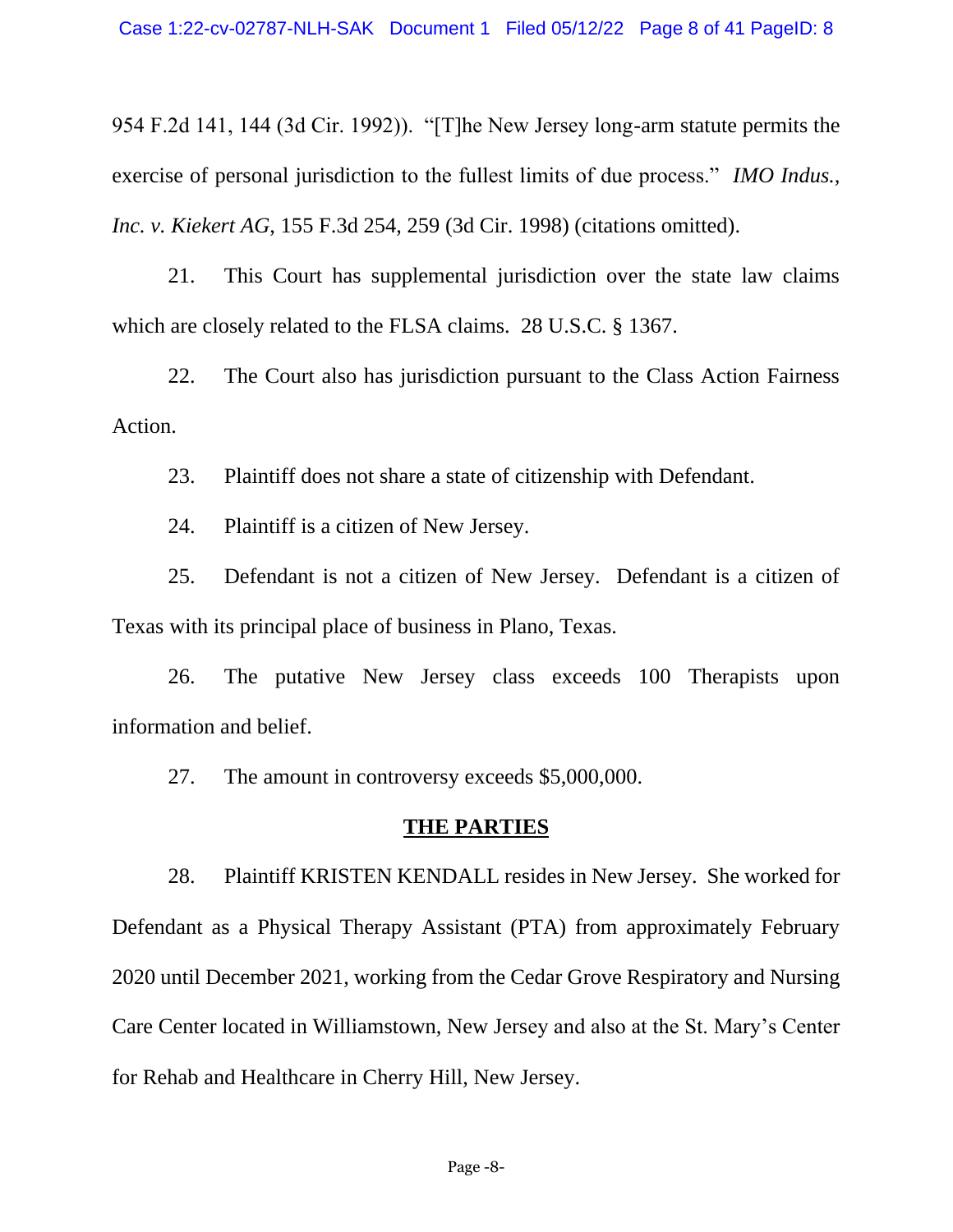29. Plaintiff was paid on an hourly, non-exempt basis throughout the term of her employment.

30. Plaintiff's primary job duties as a PTA was to treat patients and provide physical therapy, along with documenting and preparing notes of the therapy sessions in a contemporaneous manner.

31. Plaintiff Kendall, like the other Therapists, routinely was compelled, expected, and pressured to routinely work overtime hours off the clock during the work weeks throughout her employment and without regard to whether she should have been paid a premium (overtime wages), or any compensation whatsoever for all the overtime hours worked.

32. Throughout Plaintiff's employment she was required to have a productivity requirement of 95%, meaning that each week for her work hours, she was required to be treating patients 95% of the total work hours, and a minimum of 7.5 hours per day.

33. Throughout Plaintiff's term of employment, she routinely worked more than 40 hours each week in order to complete her job duties and meet the productivity requirements, and regularly worked "off the clock", which in this instance meant she routinely worked overtime hours which were not reported on the time sheets.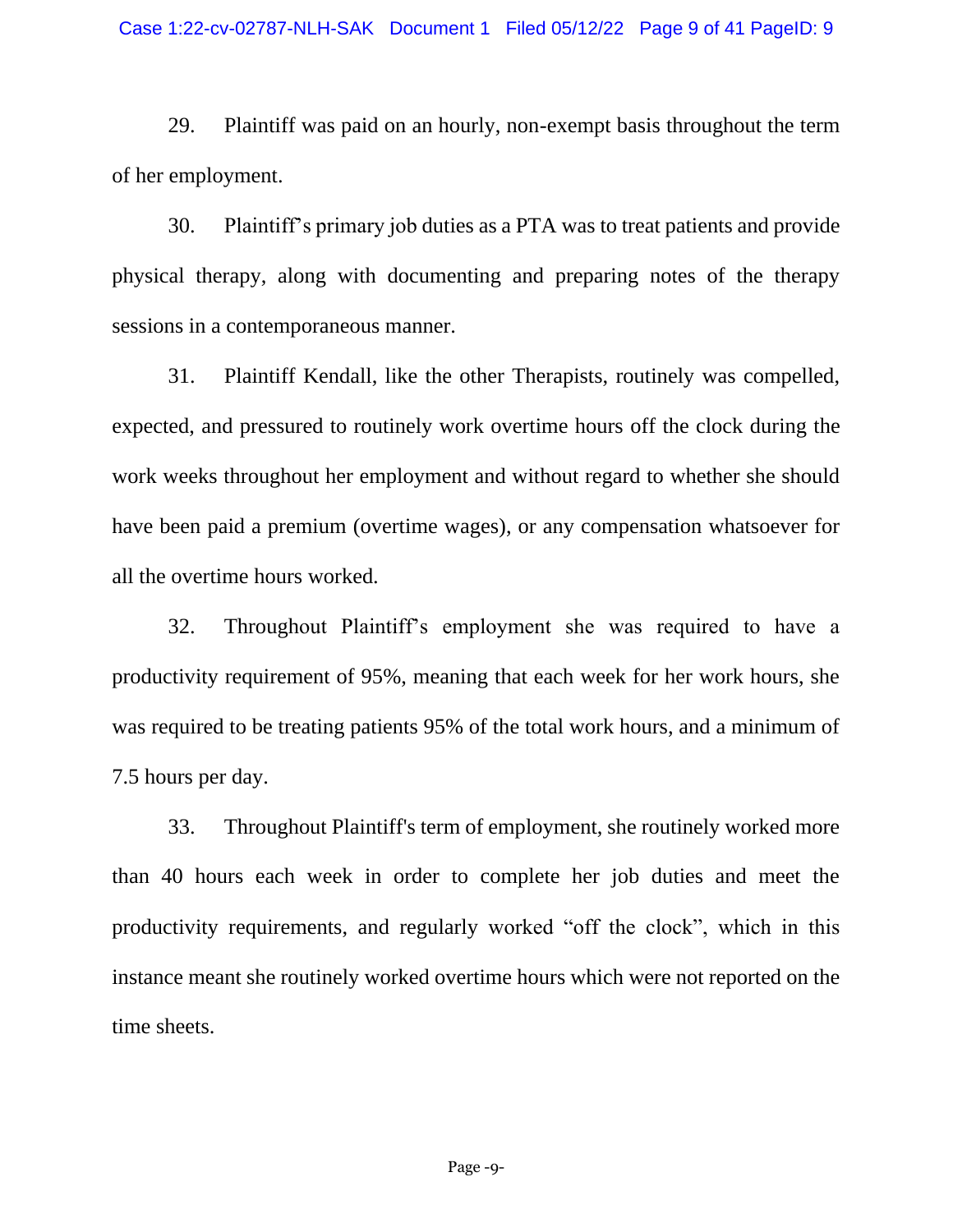34. Similarly, throughout Plaintiff's employment, she self-reported 30 minute meal breaks which she did not take under the company policy, resulting in a loss of upwards of 2.5 hours per week of unpaid wages, most of which are unpaid overtime hours. Defendant failed to pay Plaintiff for the time she worked during her meal breaks and Plaintiff was unable to take a *bona fide* meal break due to work interruptions.

35. At all times material, Plaintiff was an employee of Defendant during the term of her employment as contemplated by 29 U.S.C. § 203, as are all other Therapists working for Defendant throughout the United States in facilities it staffs or manages and provides therapy to patients.

36. Defendant classified Plaintiff and all others similarly situated as nonexempt, hourly paid employees at all times material, including within the 6 years preceding the filing of this complaint as well as in years prior to the present day.

## **DEFENDANT RELIANT PRO REHAB LLC D/B/A RELIANT REHAB**

37. Defendant RELIANT PRO REHAB LLC. is a Foreign (Delaware) Limited Liability Corporation, with principal place of business located at 5800 Granite Parkway, Suite 1000, Plano, Texas 75024, and who all times material hereto, has routinely and consistently conducted business in the State of New Jersey through its fixed numerous long term health care and nursing home facilities or locations, including in this District. Defendant may be served through its Registered Agent for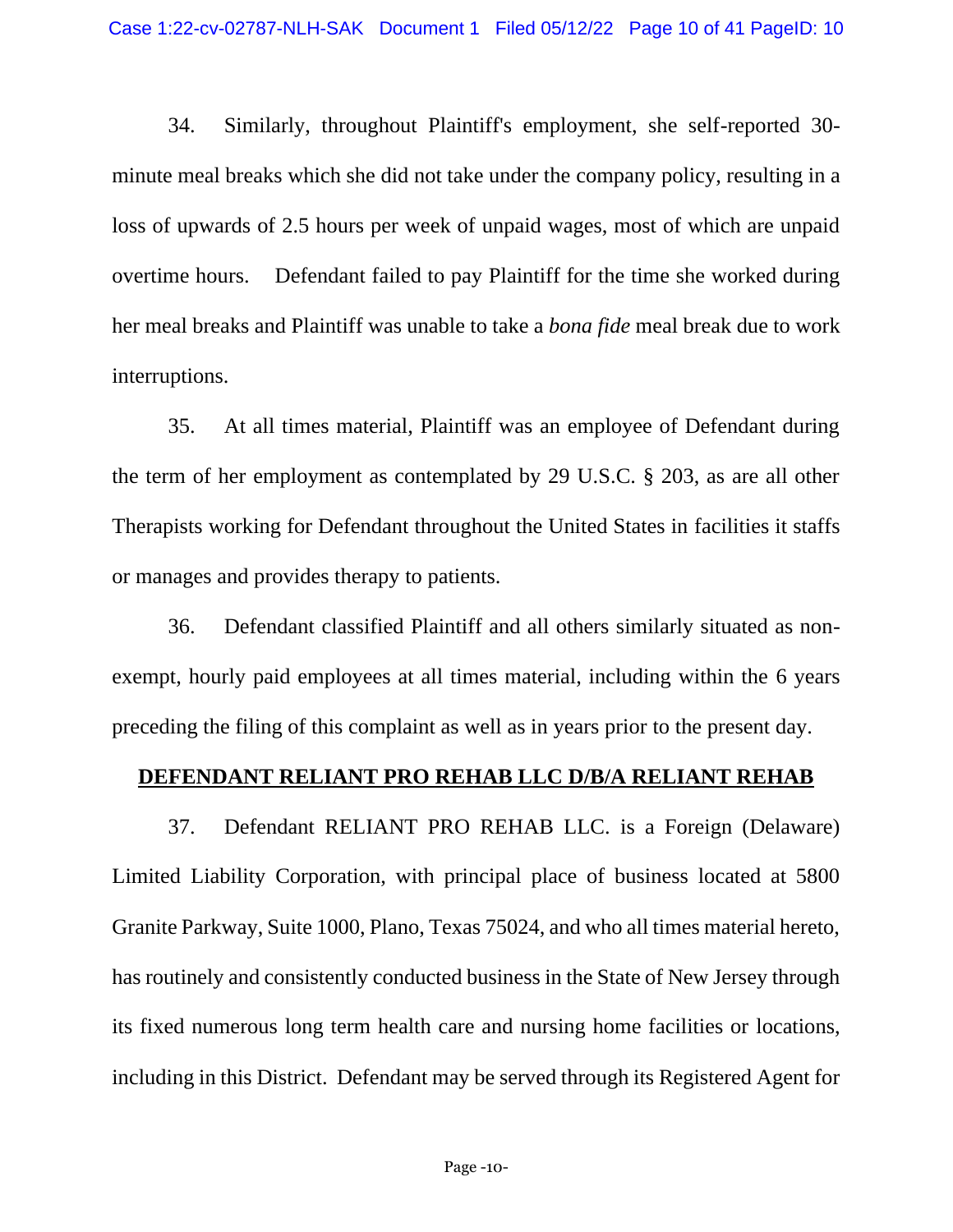service of process, CT Corporation System, 820 BEAR TAVERN ROAD ,WEST TRENTON, NJ, 08628.

38. As stated by Defendant on its website: "Reliant provides physical, occupational and speech therapy services to skilled nursing facilities. Using our proprietary patient-centered clinical programs, we have over 37,000 patient interactions every day in over 870 facilities in 40 states."

39. Defendant is an employer within the definition of the FLSA and the NJWHL (as defined below), and has revenues exceeding \$500,000 annually and employs more than 2 persons. Defendant at all times material was required to compensate Plaintiff Kendall and all others similarly situated overtime premiums for all overtime hours worked in each and every workweek.

#### **FACTUAL AND COLLECTIVE ALLEGATIONS**

40. This collective action arises from a longstanding and continuing wrongful scheme by Defendant to: a) willfully fail to accurately and properly track and record the work hours of Therapists and b) willfully refuse to pay overtime wages to a large class/collective of non-exempt, hourly paid employees who Defendant knows or should have known, were working off the clock and working overtime hours without being paid for all such hours.

41. Plaintiff brings this suit individually, and on behalf of all similarly situated persons composed of the following FLSA Collective members: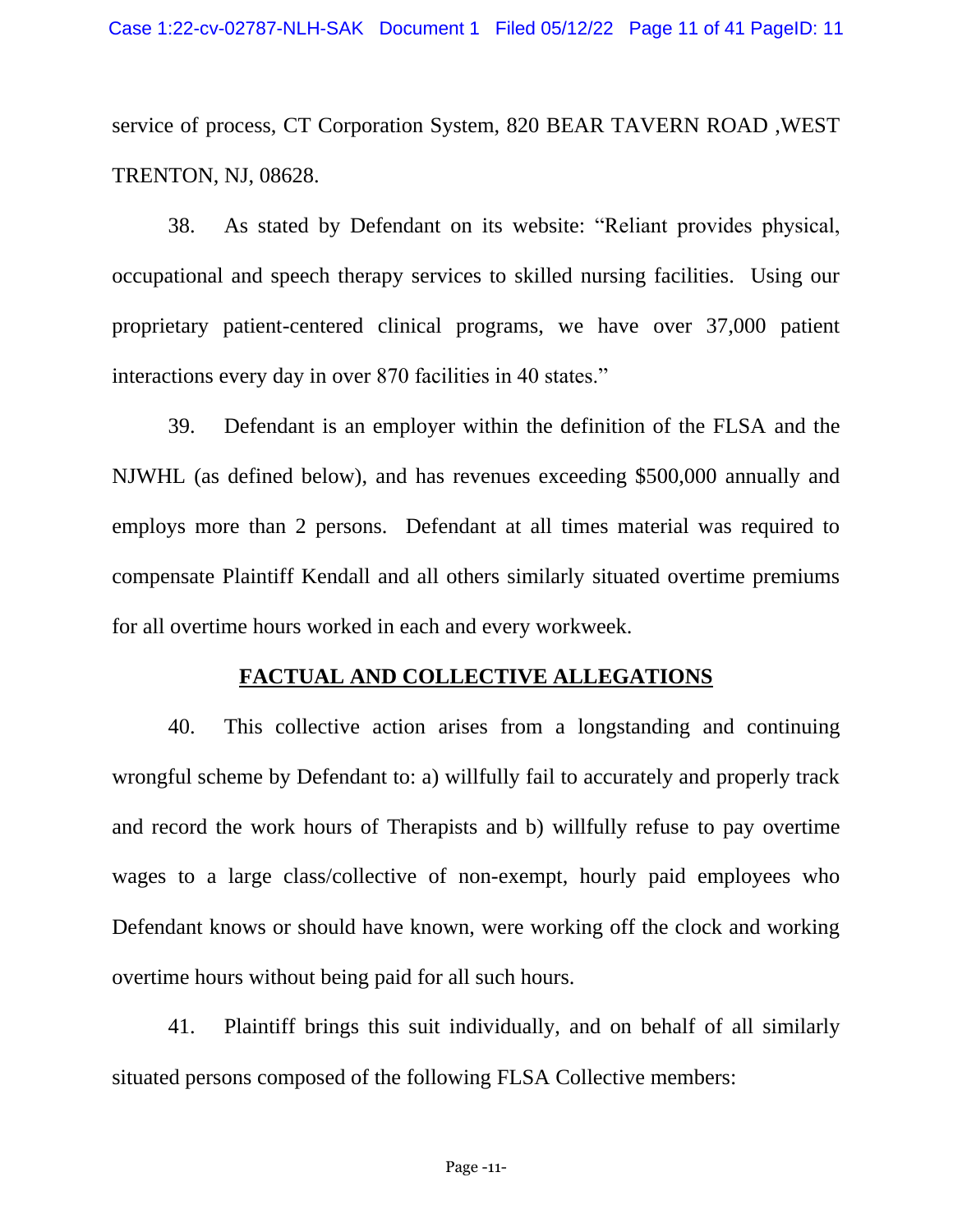**All persons employed as Therapists (as defined in footnote 1) or any other job titles used to describe persons performing similar job requirements, who are currently employed by or were previously employed by Reliant Pro Rehab LLC, d/b/a Reliant Rehab in the U.S. during the FLSA Collective Period (the "FLSA Collective")**

42. Plaintiff is able to protect and represent the FLSA Collective and New Jersey Class (as defined below), and Plaintiff is willing and able, and consents to doing so. Plaintiff Kendall is familiar with the Defendant's pay practices, company policies and procedures.

43. Plaintiff has routinely worked more than forty (40) hours in workweeks throughout the term of Plaintiff's employment with Defendant.

44. Plaintiff was required to routinely attend meetings and training sessions which ate into Plaintiff's productivity.

45. Plaintiff was required to meet productivity expectations for patient treatment of 95%, which equated to 7.6 hours per day, and could not take a 30 minute uninterrupted, non-working bona fide meal break and complete all notes for the therapy on the patients.

46. As was Plaintiff's experience, hitting and maintaining this productivity requirement, while supposedly taking a 30-minute meal break, and completing all notes and attending all meetings, while treating patients 7.6 hours per day was an impossibility in 40 hours of work.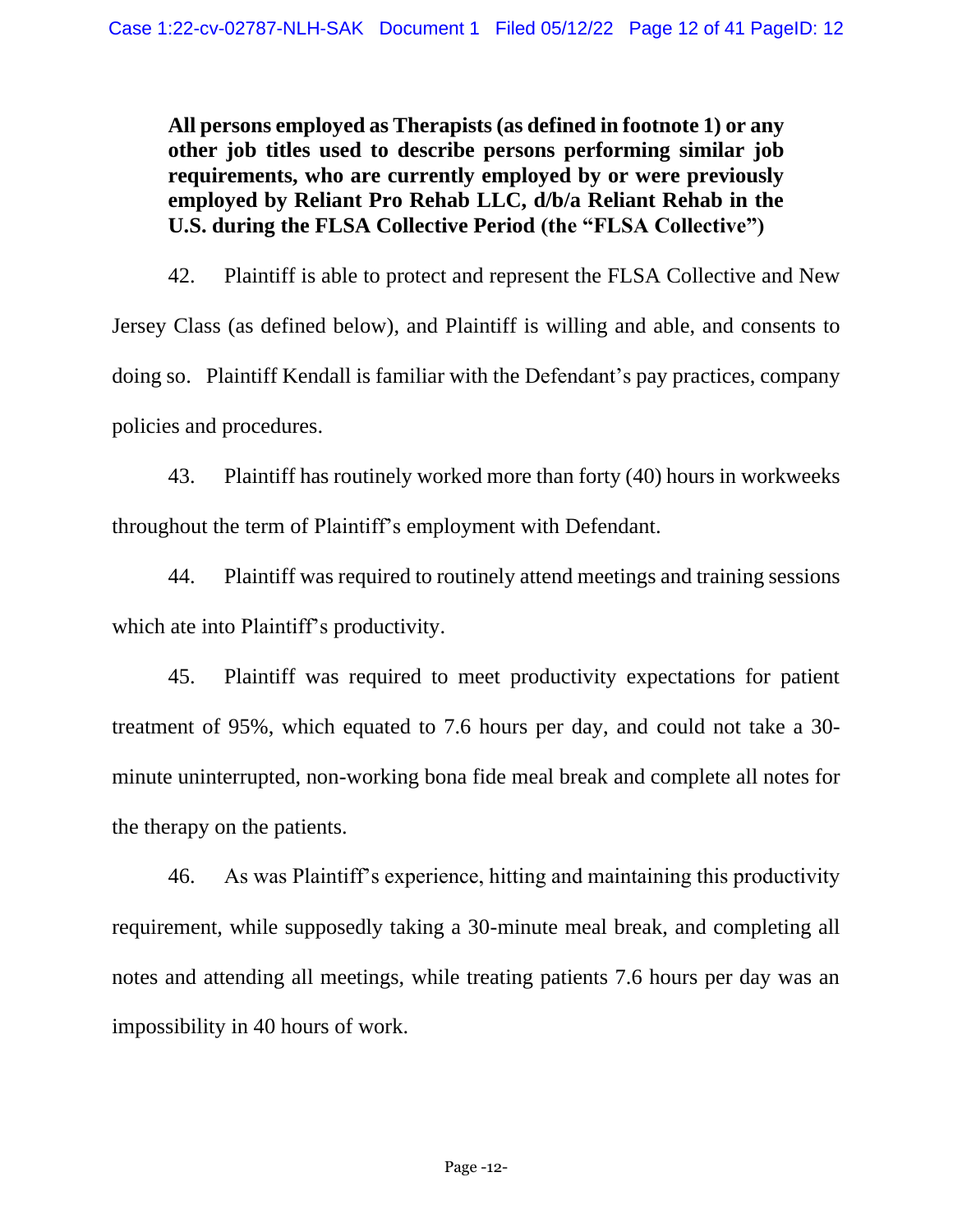47. Defendant knew that Therapists were working off the clock, working more hours than reported, not taking 30 minutes of uninterrupted meal breaks, coming in early, staying late and working outside the facility and from home in order to complete their job duties and responsibilities while off the clock and while not being paid.

48. Said another way, Defendant knew that the Therapists were required to work more than 40 hours routinely throughout their workweeks without overtime pay, and thus worked off the clock.

49. Defendant warned Plaintiff and all other Therapists that if they did not self-report 30 minutes each day for a meal break on their timesheets, the company would automatically deduct the 30 minutes of time, even when they knew the employees did not take this meal break and worked through some or all of this time.

50. Thus, each week, Defendant stole 30 minutes a day in wages, most often overtime wages, and approximately 2.5 hours each week in overtime pay, as each person had to report no more than 40 hours of work for the week and no more than 8 hours per day on their time sheets, less these breaks.

51. Throughout Plaintiff's term of employment with Defendant, Plaintiff had no time to take 30 minutes of uninterrupted meal breaks. Plaintiff would work through the day, and if Plaintiff could even take a break to eat, it was for a few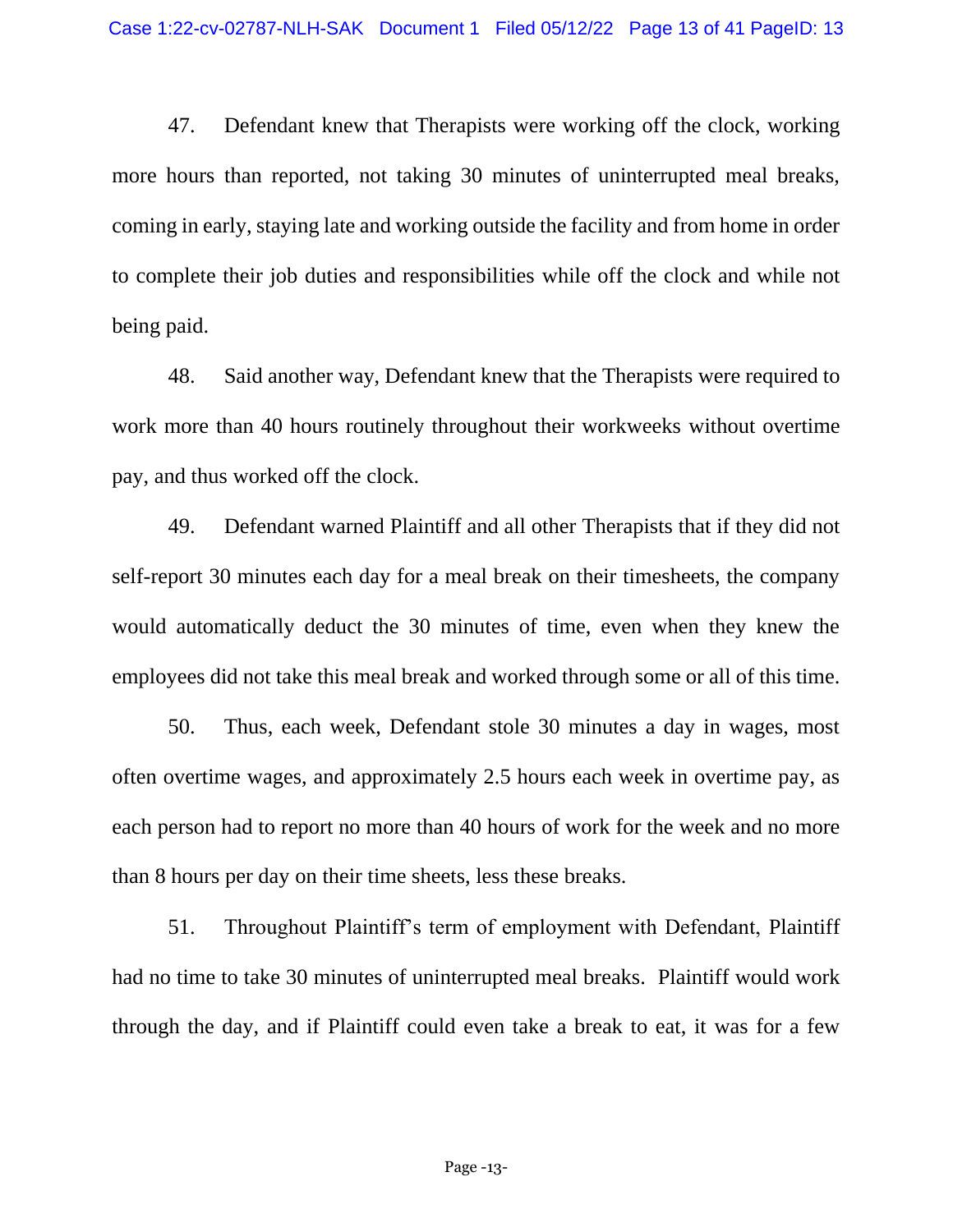minutes or eating on the run or eating and working on notes: all of which meant that this time was compensable hours, and overtime that should be paid, not stolen.

52. Defendant allowed Plaintiff and Therapists to work through the day without taking this 30-minute uninterrupted meal break in order to meet productivity, and there was no ability or means to report less than 30 minutes without suffering the auto deduction by Defendant.

53. Throughout Plaintiff's employment, Plaintiff routinely recorded exactly 8 hours per day with a 30 minute unpaid meal break per Defendant's directives, which Defendant could see and in fact knew was false, unreliable, and inaccurate.

54. Plaintiff and Therapists do not work exactly 8 hours every day, and 40 hours every week, and take exactly 30 minutes of meal break each day.

55. Moreover, the act of Defendant deducting 30 minutes for a meal break not taken when employees did not self-report this 30-minute meal break, is unlawful time editing and shaving and falsification of its own time records.

56. Due to Defendant's unlawful practices, Plaintiff and Therapists were forced to work off the clock and submit falsified, unreliable and inaccurate time records or face discipline and termination of their employment.

57. Defendant willfully and unlawfully violated the FLSA and New Jersey wage and hour laws for the sake of increasing profits and saving millions of dollars in wages owed to a hard-working Therapists.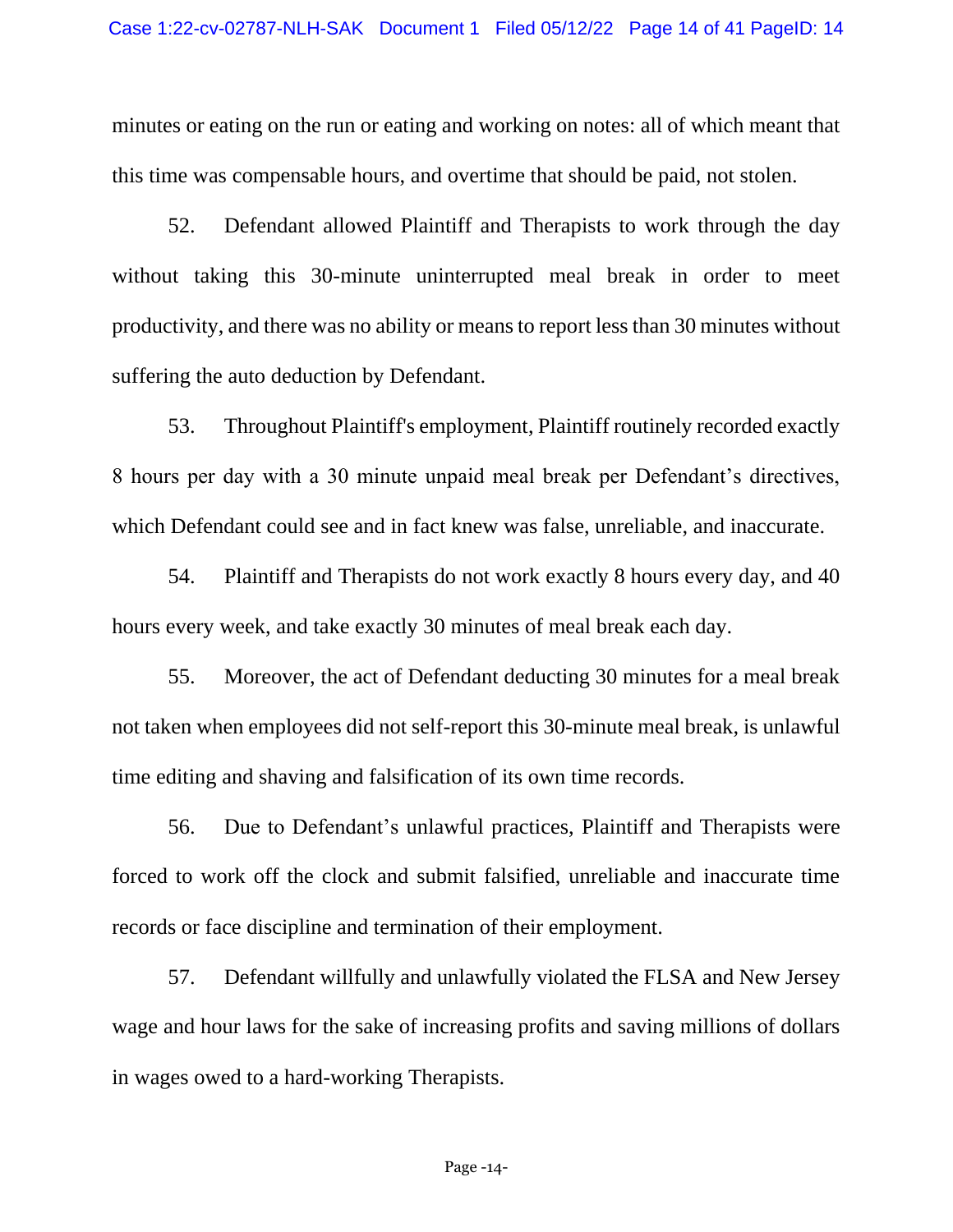58. All of Plaintiff and Therapists' job requirements were not possible to be performed and completed within 40 hours of work time.

59. Defendant knew Plaintiff and other Therapists took home tablets and laptop computers for work purposes, and permitted it. Defendant plainly knew and could see that work was being done off the clock and away from the facilities or locations, and Defendant sat with a blind eye and indifference to it, while reaping the rewards of the additional work and labor for free.

60. Plaintiff alleges, on Plaintiff's own behalf and on behalf of the FLSA Collective who elect to opt-in to this action, that they are entitled to unpaid wages from Defendant for overtime work for which they did not receive overtime premium pay as required by the FLSA at time and at one and one half times their regular rates of pay.

61. Defendant employs, upon information and belief and investigation, upwards of 4,000 Therapists in 870 facilities in 40 states.

62. Defendant has maintained common job descriptions for the Therapist positions within the FLSA Collective Period, demonstrating the job requirements for all Therapists for any location in the U.S. are similar, if not identical.

63. All Therapists within this defined FLSA Collective here were treated and classified by Defendant as hourly, nonexempt employees.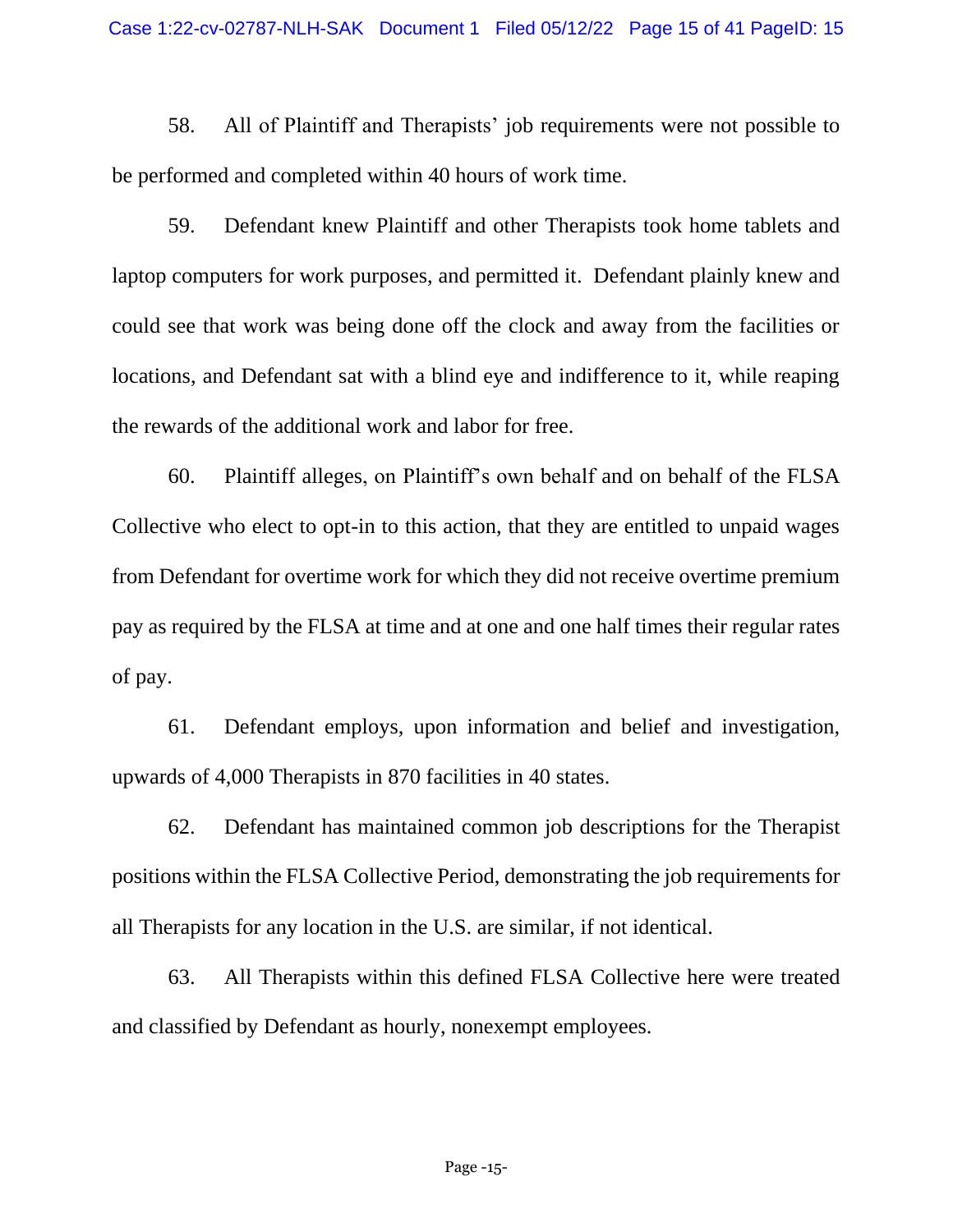64. Therapists, including Plaintiff were discouraged and prevented from reporting their overtime hours under Defendant's De Facto (unwritten) Policy, including pressure from superiors and by fear and intimidation about complaining of the off the clock hours and of being terminated.

65. When Plaintiff complained of the inability to complete all job duties within a 40-hour work week, including working on weekends and outside the office hours during the week, Plaintiff's manager made it clear to Plaintiff that Plaintiff had to either complete all the work off the clock or suffer disciplinary action.

66. The company discouraged complaining of the overtime hours and against clocking and performing overtime work on the clock, meanwhile pressured and encouraged Therapists to work many hours as required to perform all job requirements and meet their productivity.

67. Further, if a Therapist dared to put their overtime hours on the time records and submit it, doing so would diminish the ability to hit the productivity numbers and they would be subject to discipline. Thus, Defendant also discouraged the reporting and clocking of overtime hours which would lead to disciplinary action for not meeting the productivity goals.

68. The Defendant maintains a company-wide policy throughout the relevant FLSA Collective Period of willfully refusing to pay overtime wages for all overtime hours worked to Therapists despite clear knowledge Therapists, including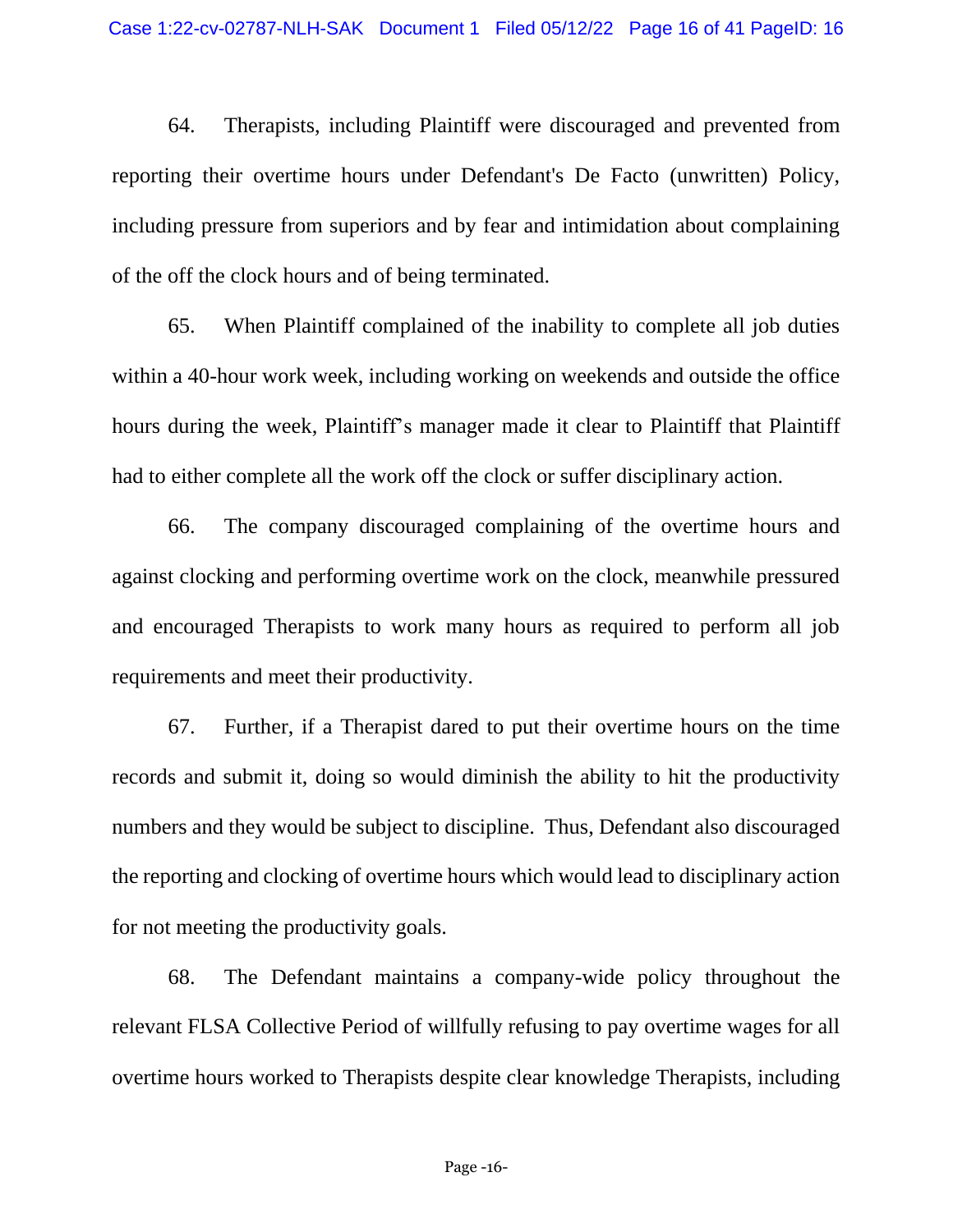Plaintiff, have routinely worked overtime hours which are unreported and off the clock.

69. Defendant maintains a strict labor budget at each facility or location, and throughout Plaintiff's employment it was made clear to Plaintiff, as Plaintiff did on one or more occasions, that asking for the so-called pre-approval for performing overtime hours on the clock not only would just be denied, but would also draw the ire of her superior and put a target on her back for termination of her employment.

70. The overtime wage provisions set forth in FLSA apply to Defendant. Defendant is a covered employer under the FLSA.

71. Plaintiff, and all other similarly situated employees, are covered employees under FLSA.

72. Pursuant to FLSA § 207, Defendant, as the employer of Plaintiff and other similarly situated Therapists, was and is still required to pay one and one-half times each employee's hourly rate for hours worked in excess of forty (40) hours per week.

73. Defendant's overtime policies were circular, and the proverbial chicken and egg type game of do not claim or seek to claim overtime without preapproval, while simultaneously discouraging reporting and allowing Therapists to work uncompensated overtime hours due to Defendant's work requirements.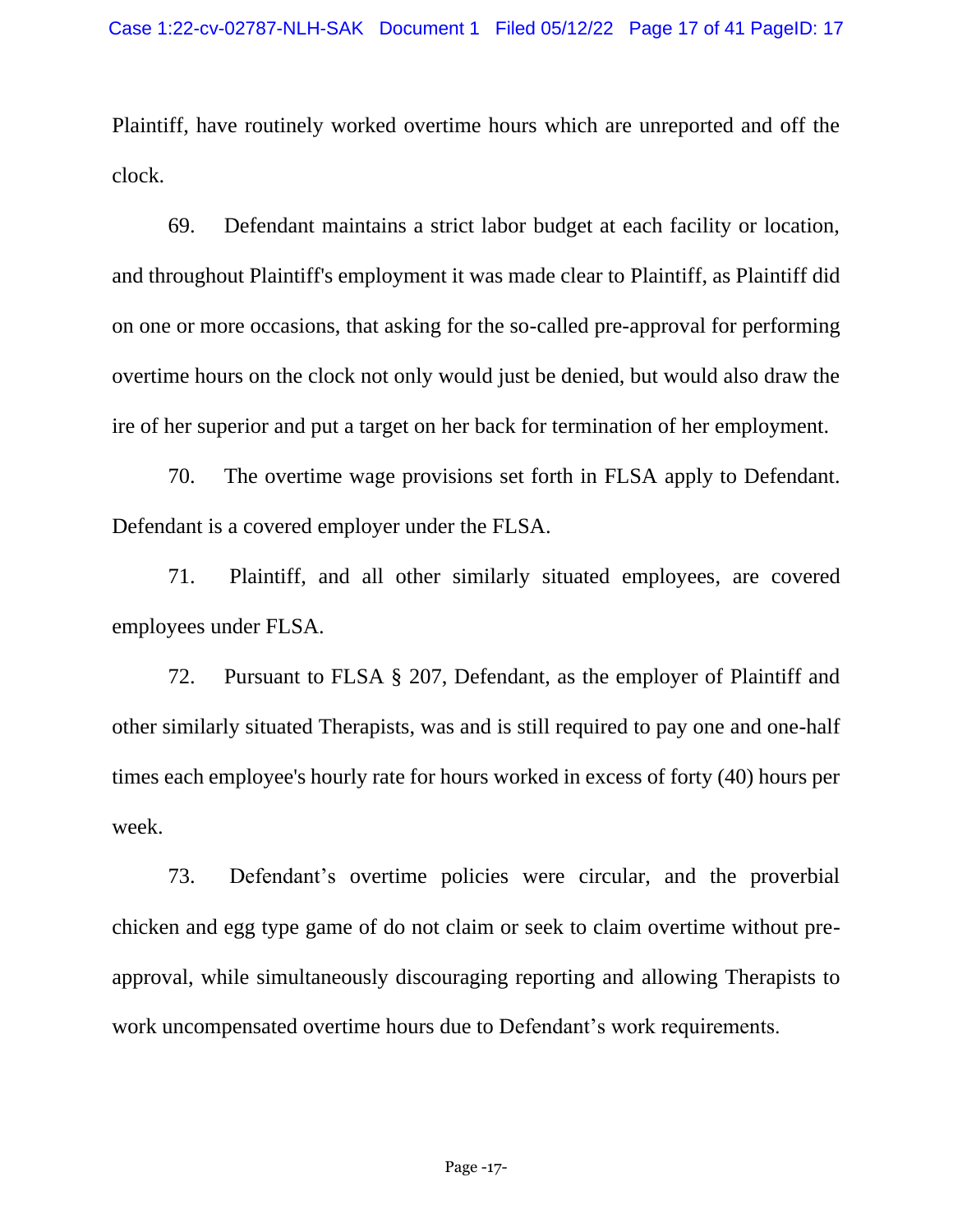74. Defendant maintained a culture, environment of discouraging and intimidating Therapists from submitting, or reporting overtime hours worked; warning they had to find a way to do all their work and keep up, sacrificing personal time, or they would be subjected to discipline or termination of their jobs.

75. Defendant does not presently, and has not throughout the relevant FLSA Collective Period, properly clock, track or record the actual working hours of each Therapist in all of its U.S. locations or facilities.

76. Most full-time staffed Therapists, primarily worked a similar corporate set schedule of five (5) days per week, typically Monday to Friday, and were required to report 8 full work hours per day, and no more.

77. All Therapists were trained to perform their respective job duties and responsibilities, and expected to perform their job duties and responsibilities in similar manners throughout the U.S.

78. All Therapists, by having a required productivity of up to 95% or higher, would have to work more than 8 hours per day and more than 40 hours per week.

79. Defendant had no system or means or process for which Therapists could report their weekend work hours or any work performed from their homes.

80. Plaintiff and other Therapists would commence work earlier than reported on their time sheets or stay later after the time sheets and as per directions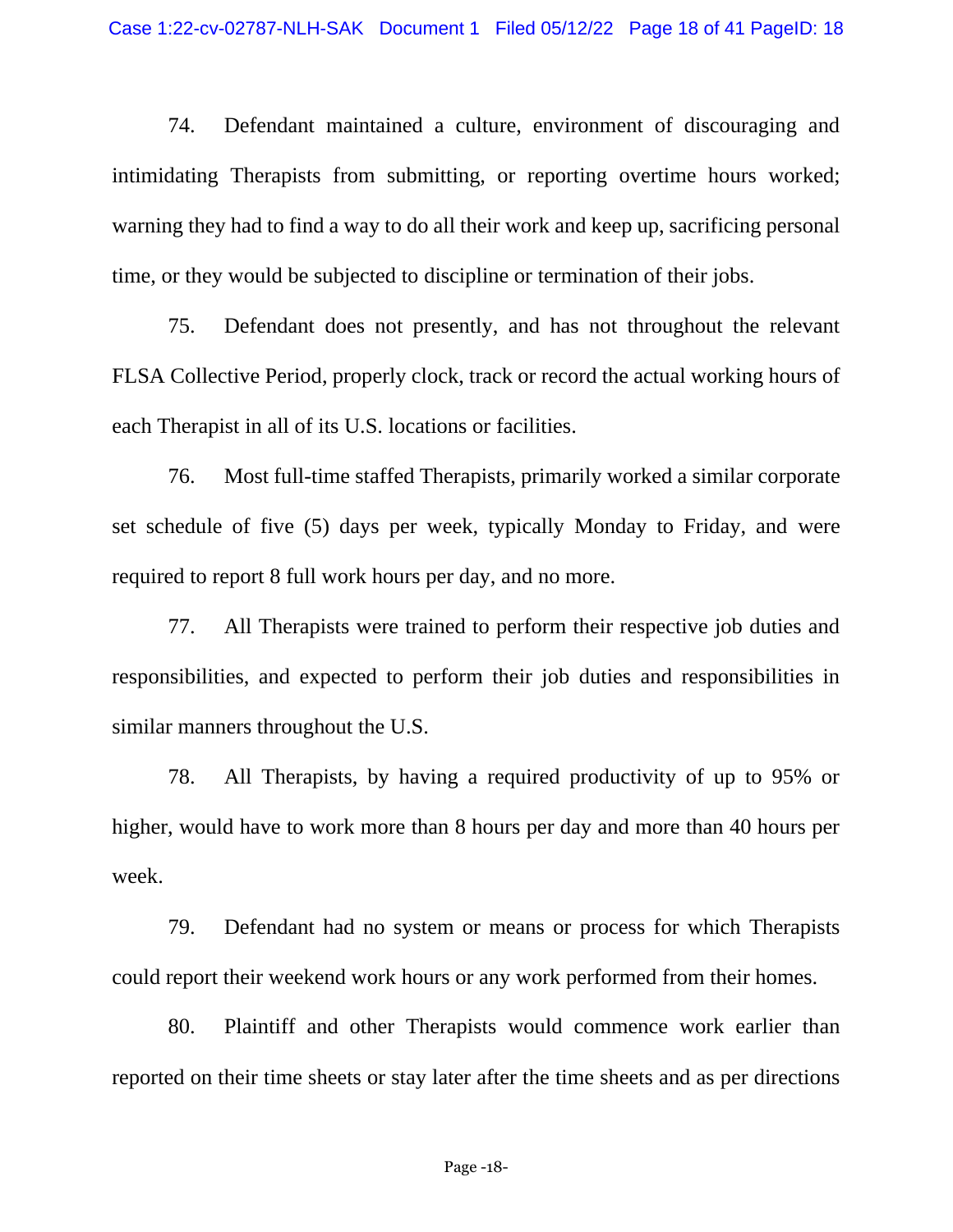and instructions from Defendant, and its managers, submit no more than 8 hours for the day and no more than 40 hours for the week of work despite not taking meal breaks, and exceeding 8 hours each day to complete all job duties.

81. In summary, Defendant maintained a De Facto policy which required Therapists, including Plaintiff and all Therapists, to complete all job duties and responsibilities but never to report more than 8 hours for the day or more than 40 hours for the week under the company De Facto Policy.

82. Therapists, including Plaintiff, were likewise told to do what it takes to complete all job duties and requirements, including working overtime hours off the clock, but discouraged from self-reporting reporting overtime hours to the Defendant, despite Defendant's knowledge that such off the clock overtime work was being performed.

# **ADDITIONAL CLASS ACTION ALLEGATIONS APPLICABLE TO COUNT III AND THE NEW JERSEY STATE LAW CLASS**

83. Plaintiff also brings this action as a class action pursuant to FED. R.

CIV. P. 23 on behalf of herself and the New Jersey State Law Class defined as:

**All persons employed as Therapists (as defined in Footnote 1) or any other job titles used to describe persons performing similar job requirements, who are currently employed by or were previously employed by Reliant Pro Rehab LLC, d/b/a Reliant Rehab in the State of New Jersey during the New Jersey Class Period (the "New Jersey Class").**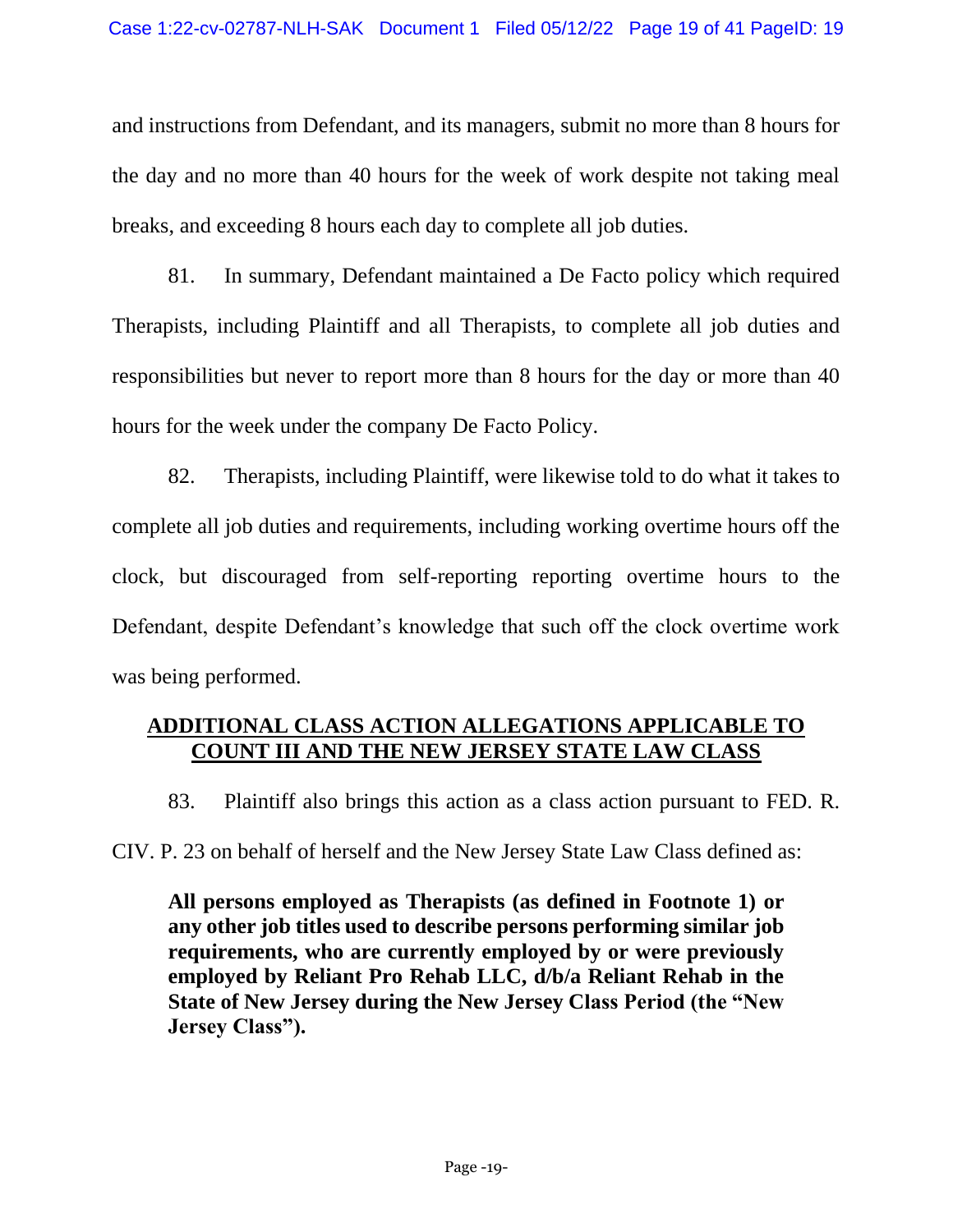84. The members of the New Jersey Class are so numerous that joining all members is impracticable.

85. Upon information and belief, there are more than 100 members in the New Jersey Class, with the exact numbers yet to be discovered for certain, information of which is in the hands of Defendant.

86. Defendant operated and staffed numerous rehabilitation and long term health care facilities and nursing homes in the state of New Jersey during the 6 years preceding the filing of this lawsuit to the present, and as to which it employed Therapists at these facilities at all times material.

87. The Therapists working from New Jersey, including Plaintiff Kendall, had similar job requirements, and were all paid on an hourly non-exempt basis.

88. At each facility Defendant operated or staffed, it regularly had staffed full time therapists of each of the specialties full time, upwards of 3 or more, plus a Director of Rehab, along with other PRN therapists.

89. Plaintiff and the New Jersey Class were subjected to Defendant's De Facto policy under which they were expected and pressured to work more than 40 hours routinely during their workweeks, but not report these overtime hours and thus work off the clock.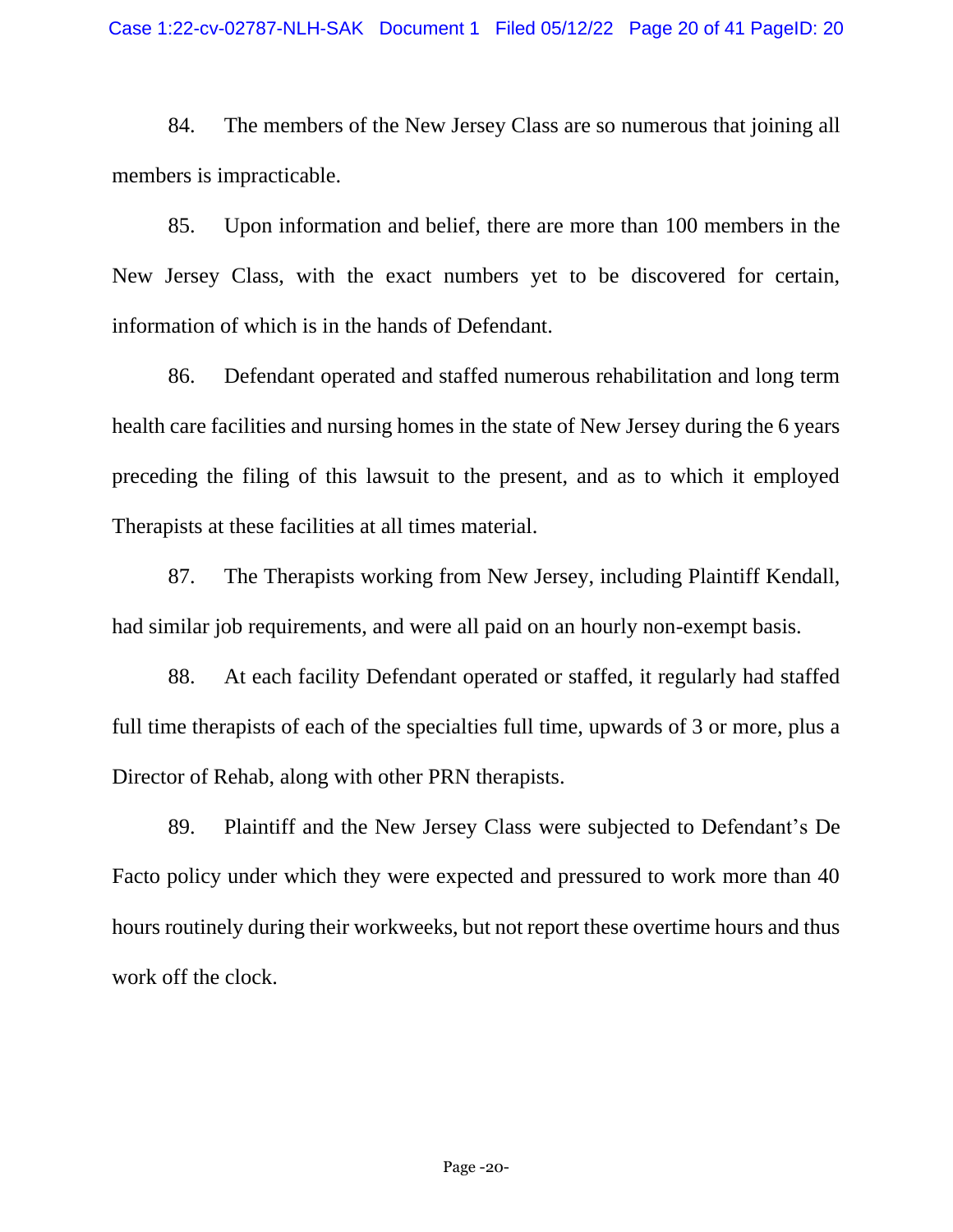90. The company policies and procedures in New Jersey facilities were the same as in all other facilities Defendant starred and operated during each respective year of operation.

91. Defendant has acted or has refused to act on grounds generally applicable to the New Jersey Class, thereby making appropriate final injunctive relief or corresponding declaratory relief with respect to the New Jersey Class as a whole.

92. Plaintiff will fairly and adequately represent and protect the interests of the New Jersey Class because there is no conflict between the claims of Plaintiff and those of the New Jersey Class, and Plaintiff's claims are typical of the claims of the New Jersey Class.

93. Plaintiff's undersigned class counsel is competent and experienced in litigating wage and hour, class and collective actions and other complex litigation matters, including wage and hour cases like the one here.

94. There are questions of law and fact common to the proposed New Jersey Class which predominate over any questions affecting only individual Class members, including, without limitation: a) whether Defendant violated and continue to violate federal and New Jersey state law through its policies and practices of not paying their Therapists for all hours worked and the overtime compensation owed for such overtime hours they knew were being or had been worked.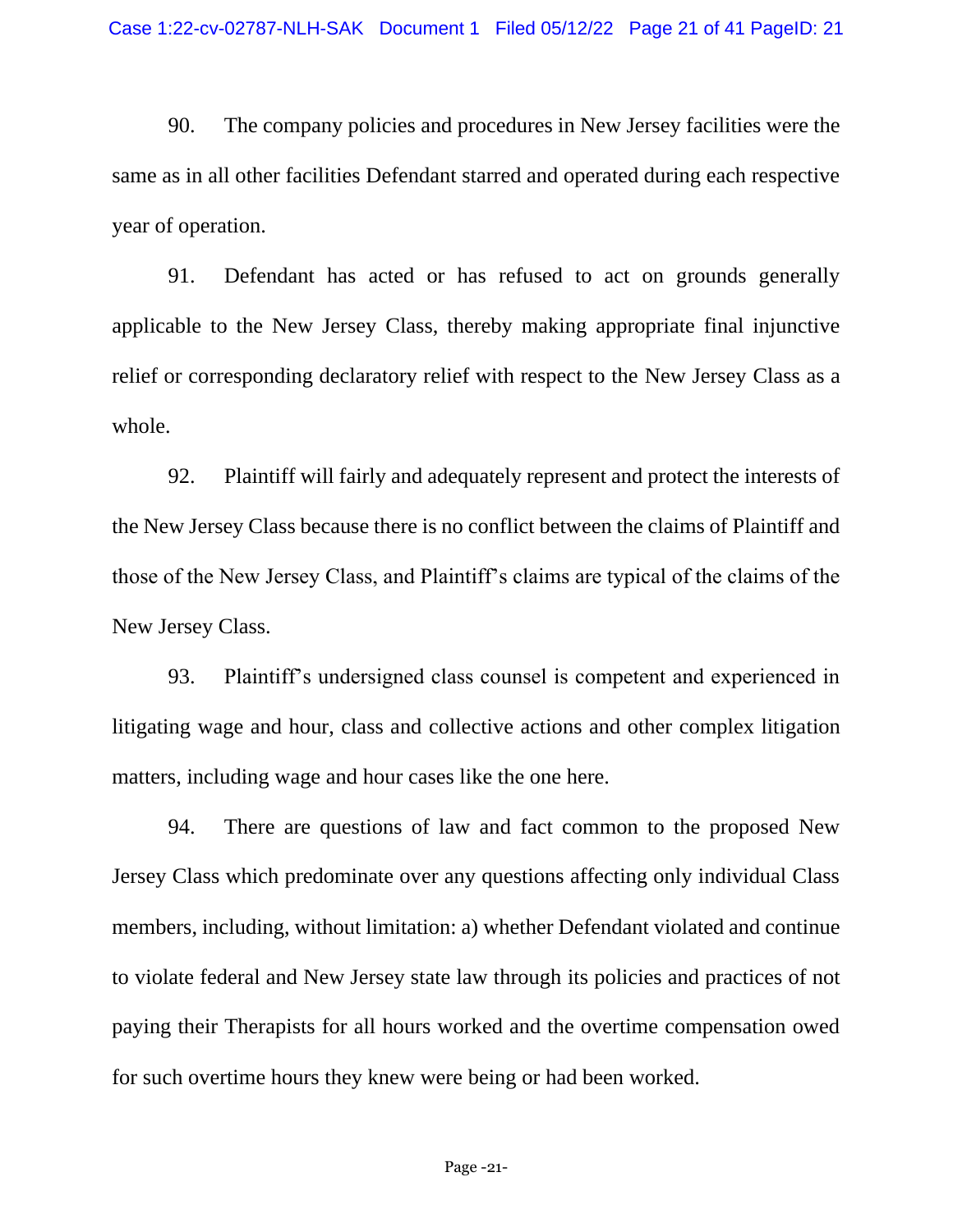95. Plaintiff's claims are typical of the claims of the New Jersey Class in the following ways, without limitation: (a) Plaintiff is a member of the New Jersey Class; (b) Plaintiff's claims arise out of the same policies, practices and course of conduct that form the basis of all the claims class members in the New Jersey Class; (c) Plaintiff's claims are based on the same legal and remedial theories as those of the New Jersey Class and involve similar factual circumstances and arise from a common nucleus of operative facts; (d) there are no conflicts between the interests of Plaintiff and the New Jersey Class; and (e) the injuries suffered by Plaintiff are similar to the injuries suffered by the New Jersey Class.

96. Class certification is appropriate under FED. R. CIV. P. 23(b)(3) because questions of law and fact common to the New Jersey Class predominate over any questions affecting only individual Class members.

97. Class action treatment is superior to the alternatives for the fair and efficient adjudication of the controversy alleged herein.

98. Such treatment will permit a large number of similarly situated persons to prosecute their common claims in a single forum simultaneously, efficiently, and without the duplication of effort and expense that numerous individual actions would entail.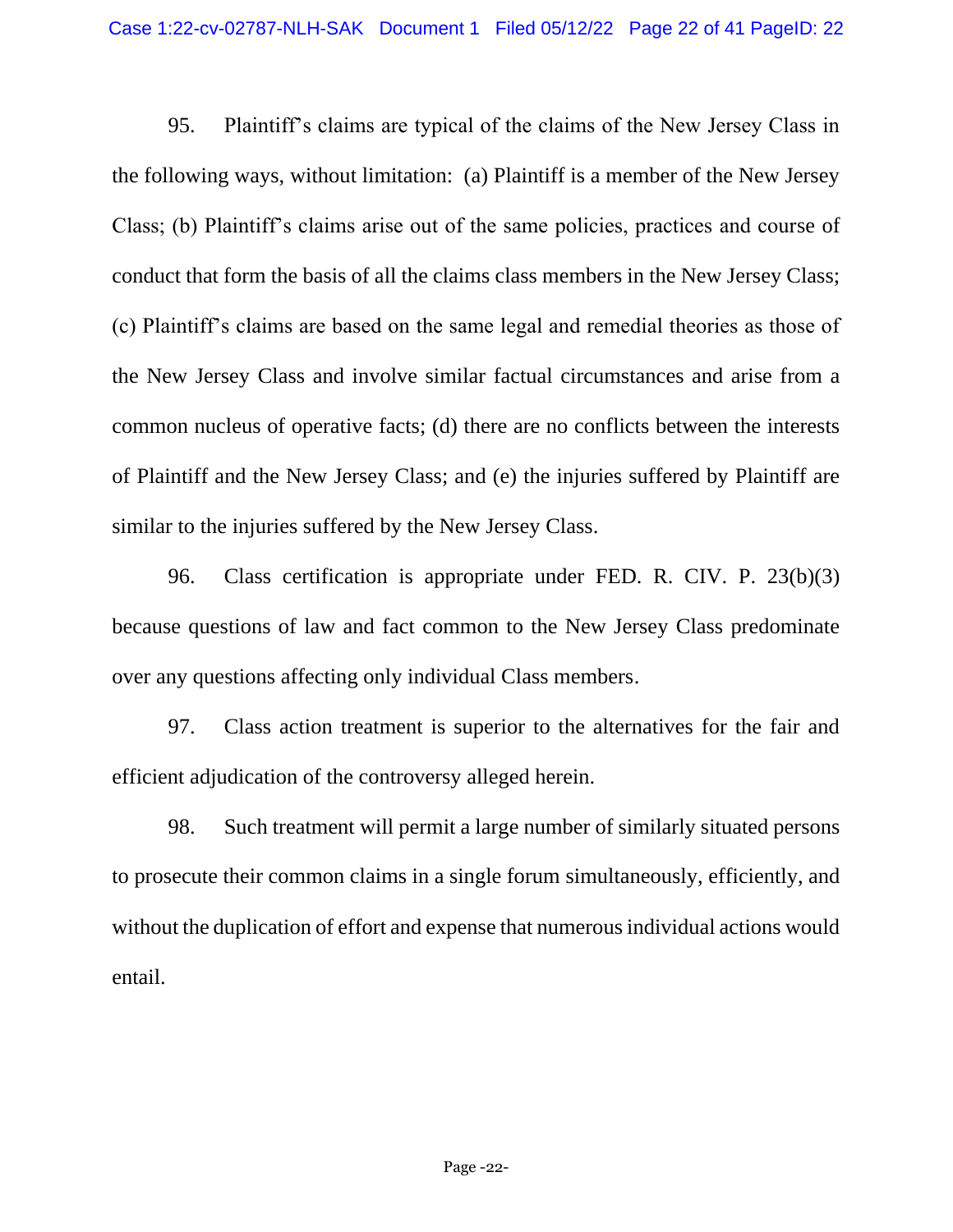99. No difficulties are likely to be encountered in the management of this class action that would preclude its maintenance as a class action, and no superior alternative exists for the fair and efficient adjudication of this controversy.

100. The New Jersey Class members are readily identifiable from Defendant's own employment records. Prosecution of separate actions by individual members of the New Jersey Class would create the risk of inconsistent or varying adjudications with respect to individual New Jersey Class members such that would establish incompatible standards of conduct for Defendant.

101. A class action is superior to other available methods for adjudication of this controversy because joinder of all members is impractical.

102. Further, the amounts at stake for many of the New Jersey Class members, while substantial, are not great enough to enable them to maintain separate suits against Defendant in fairness or on equal grounds. Without a class action, Defendant will retain the benefit of its wrongdoing, which will result in further damages to Plaintiff and the New Jersey Class members. Plaintiff envisions no difficulty in the management of this action as a class action.

103. The claims of the New Jersey Class herein are identical to all other Therapists similarly situated in the national FLSA collective action, except that pursuant to New Jersey Wage and Hour Law ("NJWHL"), all New Jersey Class members are entitled to recover unpaid overtime wages dating back for a period of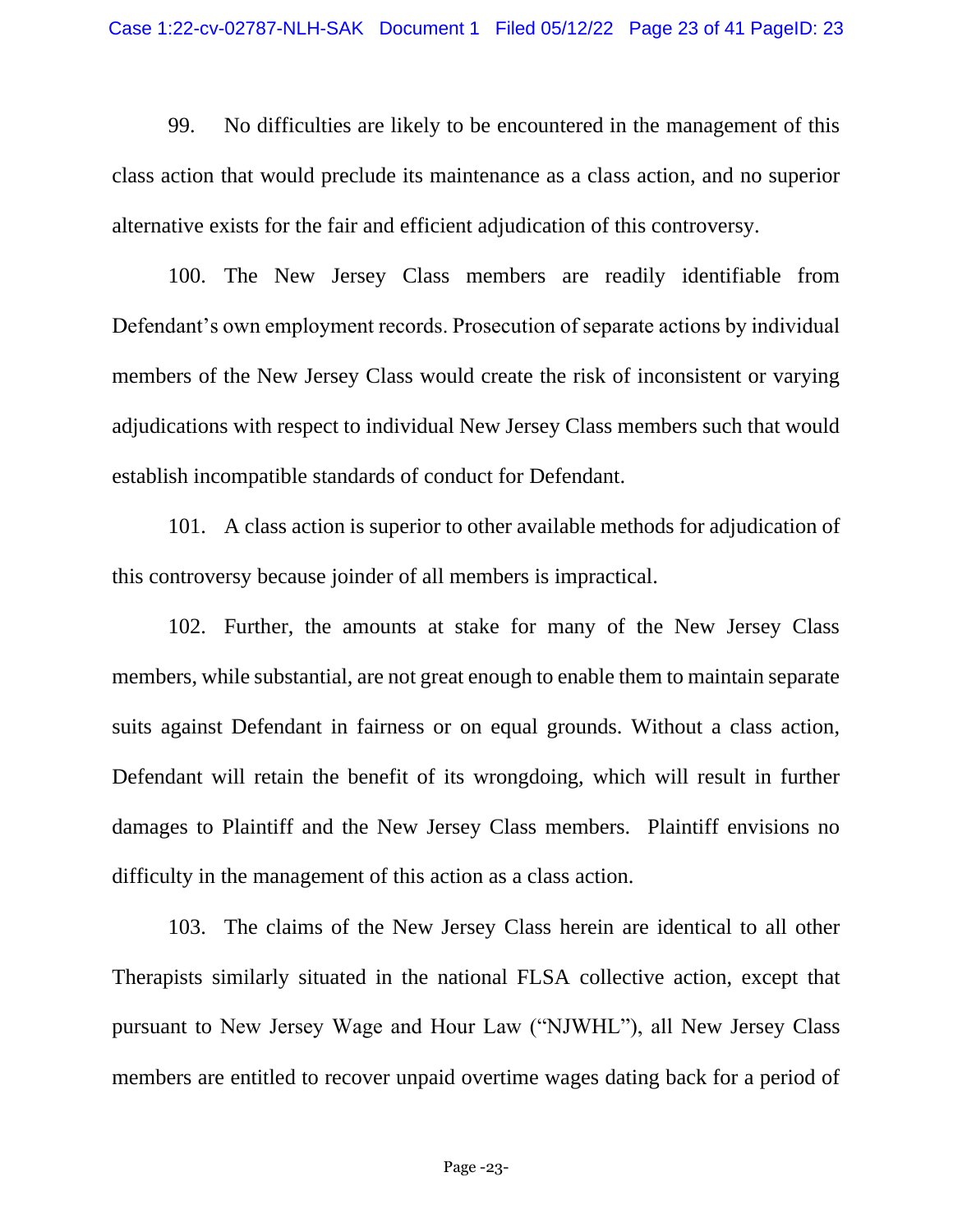6 years, and treble damages equal to 200% of the wages ordered to be paid or awarded in this action by the court or a jury.

104. A class action is superior to other available methods for the fair and efficient adjudication of this litigation. The members of the New Jersey Class have been damaged and are entitled to recovery as a result of Defendant's common policies, practices, and procedures. Although the relative damages suffered by the individual class members are not de minimis, such damages are small compared to the expense and burden of individual prosecution of this litigation. Individual plaintiffs lack the financial resources necessary to conduct a thorough examination of Defendant's compensation practices and to vigorously prosecute a lawsuit against Defendant to recover such damages. In addition, class action litigation is superior because it will obviate the need for unduly duplicative litigation that might result in inconsistent judgments about Defendant's practices.

105. This action is properly maintainable as a class action under Rule 23(b)(3) of the Federal Rules of Civil Procedure.

# **COUNT I VIOLATIONS OF FLSA § 207 AND DECLARATORY ACTION PURSUANT TO 28 U.S.C. SECTIONS 2201 and 2202 (On Behalf of Plaintiff and the FLSA Collective)**

106. Plaintiff realleges and incorporates by reference paragraphs one (1) through Eighty Five (85) of this Complaint and fully restates and realleges all facts and claims herein as if fully stated.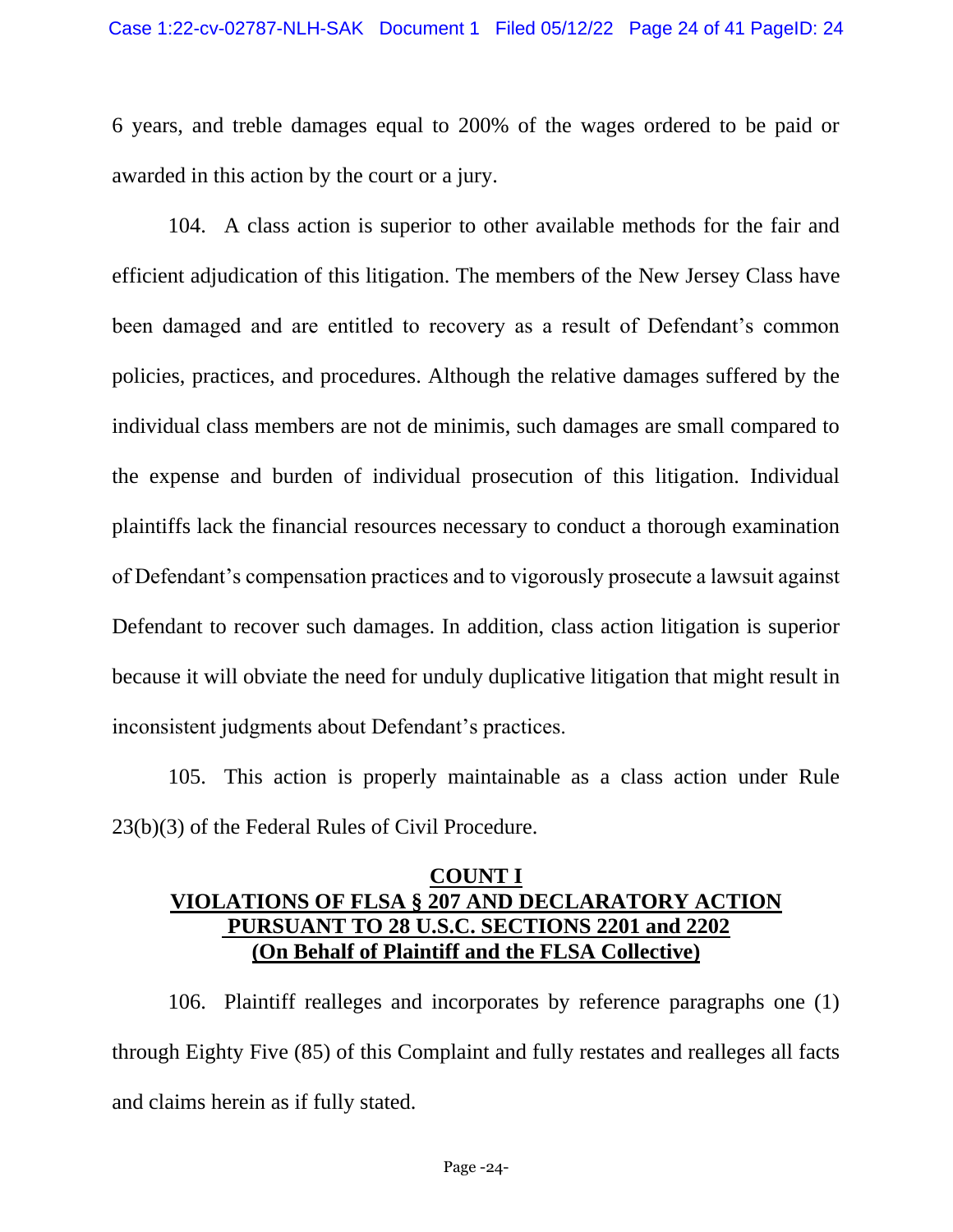107. Defendant has willfully and intentionally engaged in a common company pattern and practice of violating the provisions of the FLSA, by failing to pay all Plaintiff and the FLSA Collective members, the required overtime wages and premiums for all hours worked over 40 in each and every work week.

108. Plaintiff and the FLSA Collective members routinely work or worked off the clock and as all such time should have been counted as compensable overtime hours during any workweek that Plaintiff and the FLSA Collective members worked.

109. Defendant knew that Plaintiff and FLSA Collective members routinely performed work of the clock and including overtime hours.

110. This unpaid work included completing required notes on tablets while off the clock, at or away from the facility, which was permitted and performed with the knowledge and acceptance of Defendant.

111. Plaintiff and the FLSA Collective members also work during the day without taking a 30-minute, uninterrupted, non-working meal break, or being forced to falsely report untaken meal breaks under threats or warnings of the automatic deductions and disciplinary action for not putting in a falsified 30-minute meal break.

112. Defendant could see, and was keenly aware of the access times to the notes and software and programs by Plaintiff and FLSA Collective Members while they were off the clock.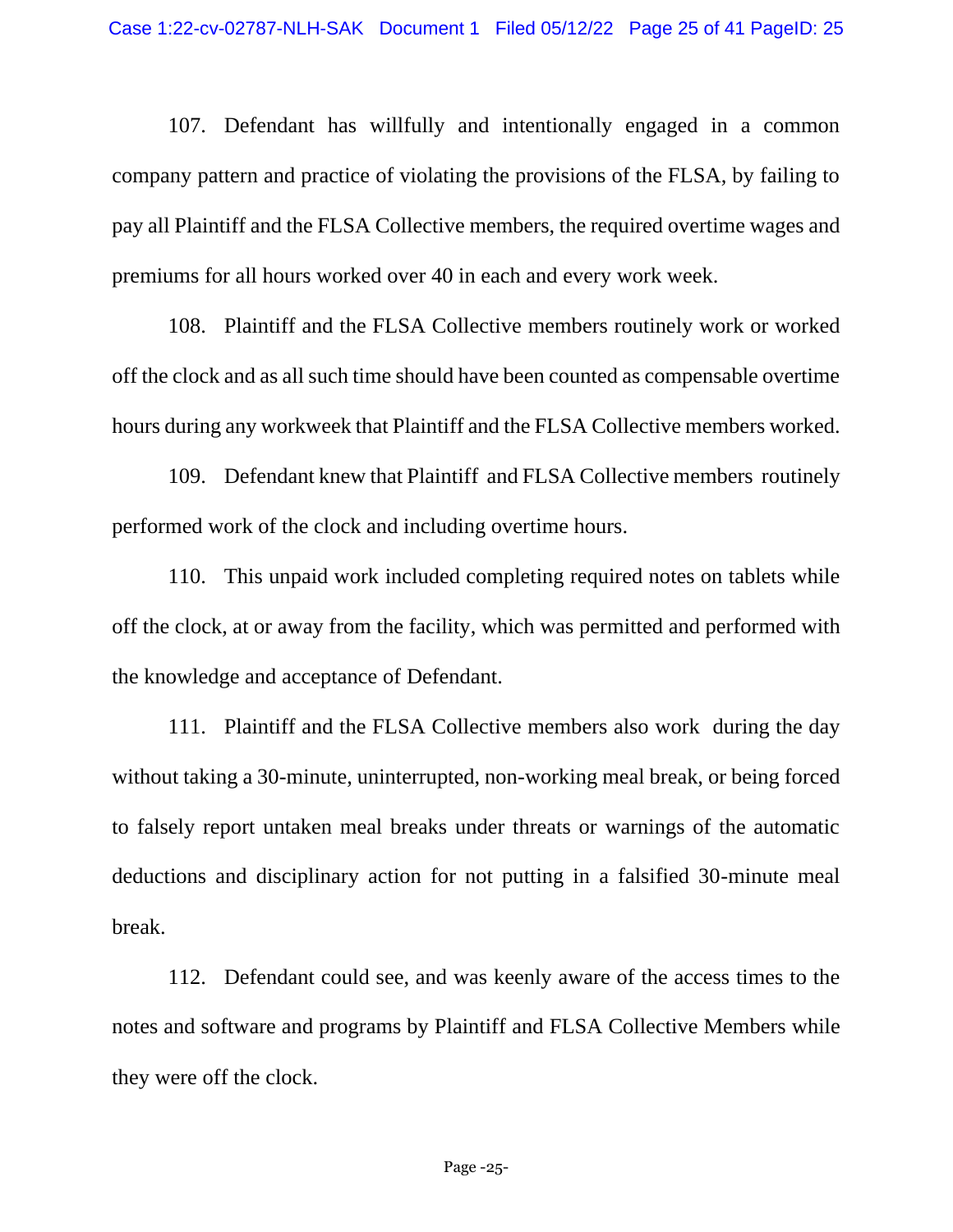113. Defendant had a duty and obligation under the FLSA, and as per CFR part 516, to contemporaneously track and record all work hours of hourly nonexempt employees, including Plaintiff and FLSA Collective members.

114. Similarly, Defendant had a duty to accurately track and record meal breaks, but Defendant's unlawful policy and practice of commanding falsified time records for meal breaks never taken, or to auto deduct 30 minutes for meal breaks never taken, means Defendant's records are inaccurate, underreported, and falsified and thus violate the FLSA and its regulations for accurately recording and documenting hourly paid employees work hours.

115. Defendant failed to record and pay for all time that Plaintiff and FLSA Collective members worked, including overtime hours worked in excess of 40 hours per week.

116. Defendant's conduct and actions of turning a blind eye, ignoring the fact that time sheets showing eight (8) hours every day, and forty (40) hours every week were clearly known to be inaccurate and an understatement of Plaintiff's and the FLSA Collective's actual working hours, resulted in a willful violations of the overtime wage law of Section 207 of the FLSA.

117. Defendant's actions constitute permitting Plaintiff and the FLSA Collective members to unlawfully *suffer to work off the clock* without being paid for all hours and overtime hours worked.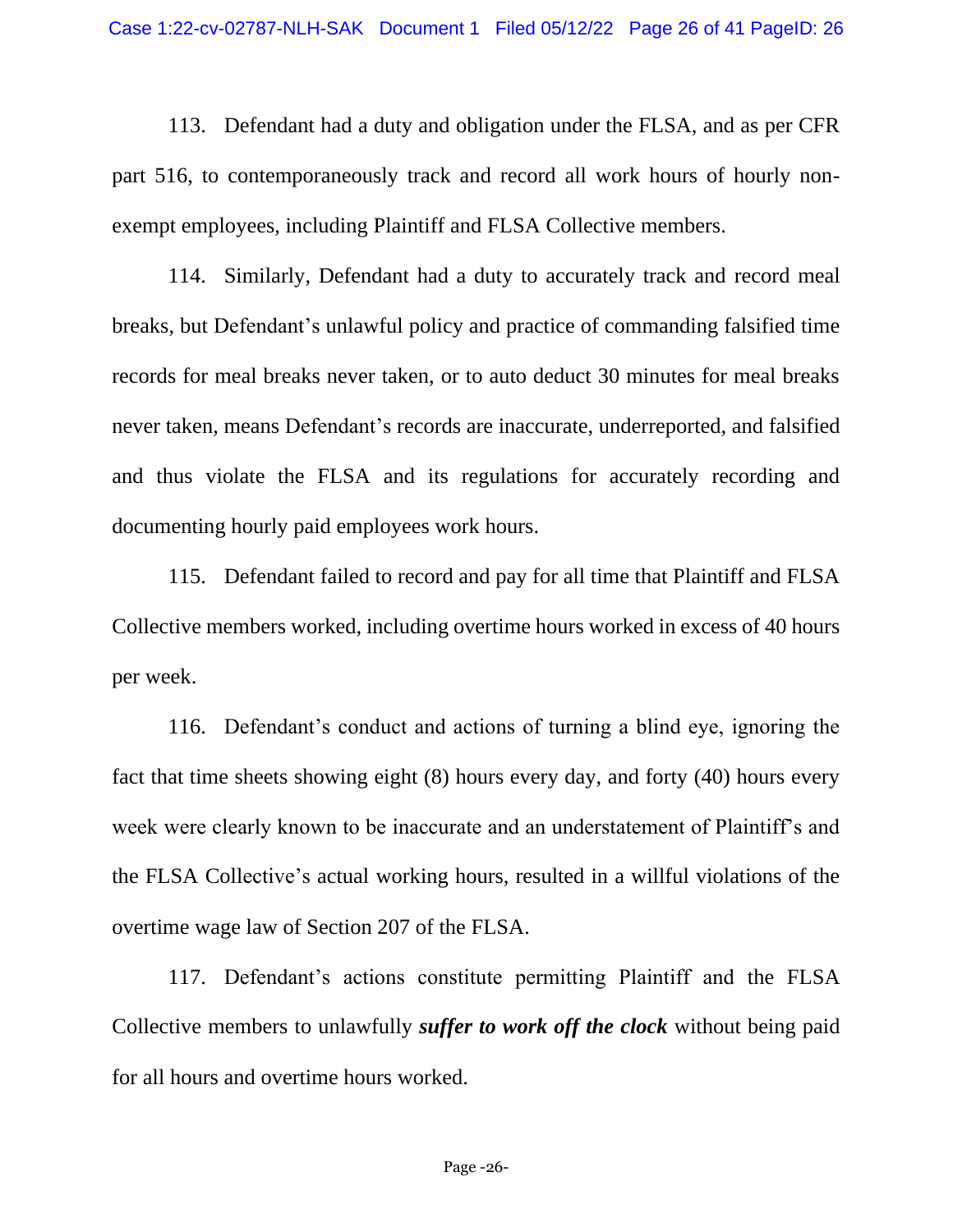118. The FLSA requires any employer who has actual or constructive knowledge of employees working off the clock to either cease and stop the conduct or be held liable and responsible for paying the overtime premiums for such off the clock hours, in addition to double the sum as liquidated damages.

119. Said differently, Defendant knowingly, actively and/or constructively **permitted Plaintiff and all FLSA Collective members to suffer to work off the clock and without being paid for all such overtime hours while reaping the benefits of their unpaid labor and sweat**.

120. The FLSA holds that such off the clock work Defendant knew of or had reasons to know but did nothing to preclude or halt, and which was encouraged and permitted, is compensable overtime hours due to be paid to Plaintiff and FLSA Collective members who worked overtime hours without pay during the FLSA Collective Period.

121. Defendant maintained a De Facto Policy to discourage reporting and claiming overtime hours, but meanwhile reaped the benefits of the additional work activities and work hours of the Plaintiff and FLSA Collective, and the savings in many millions of dollars in labor costs.

122. At any given time throughout the FLSA Collective Period, the supervisors and managers of Plaintiff and the FLSA Collective knew or should have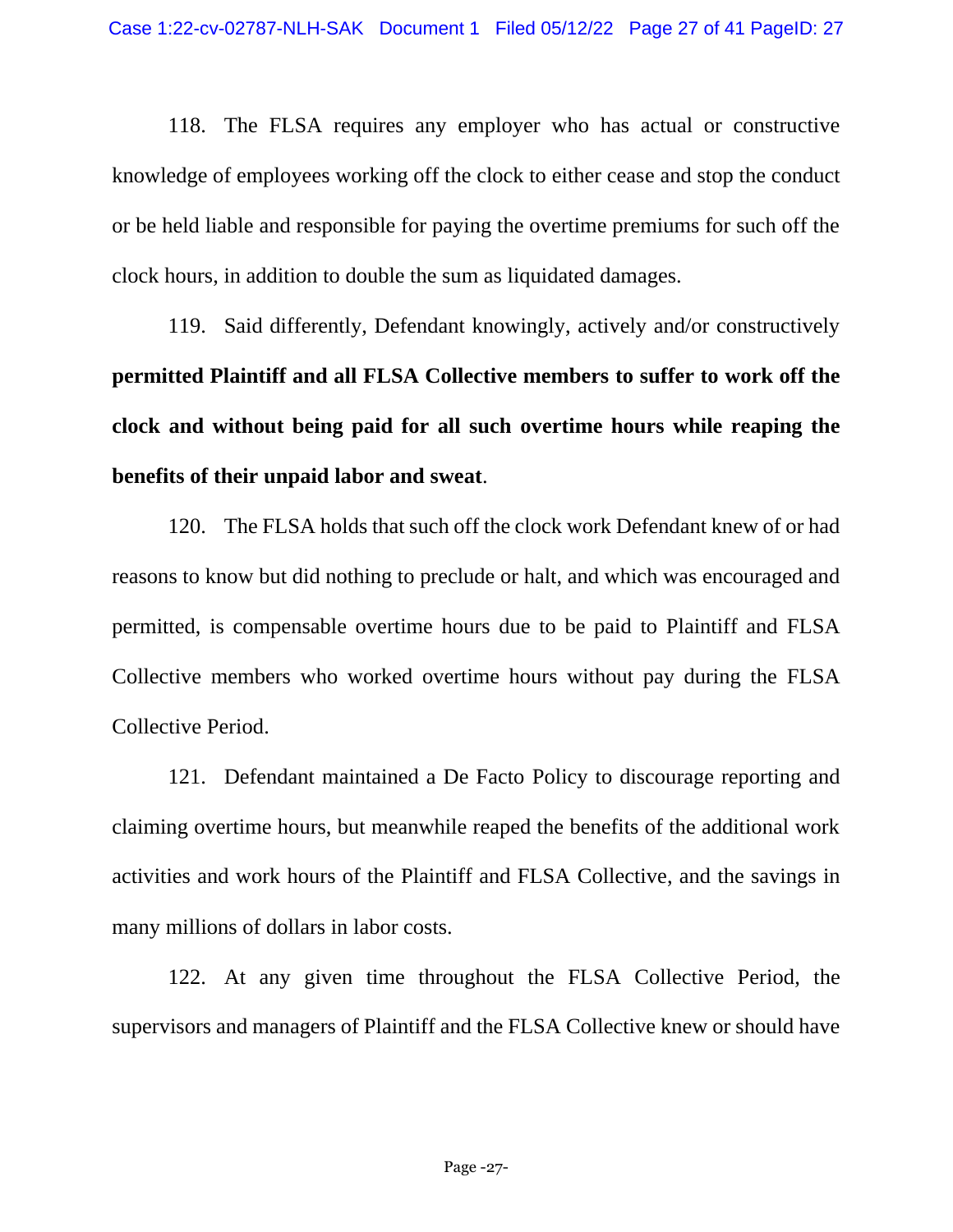known that the time sheets of Plaintiff and FLSA Collective members were inaccurate and did not capture all their work hours.

123. Similarly, at any given time throughout the FLSA Collective Period, regional managers or other executives, managers and superiors of Plaintiff and FLSA Collective Members knew that Plaintiff and FLSA Collective members were working off the clock and that their time sheets were inaccurate and did not capture all their work hours.

124. Indeed, Plaintiff and the FLSA Collective members were intimidated against reporting the extra compensable overtime hours and told to focus on their productivity goals and responsibilities while simultaneously being pressured to keep up or be subject to disciplinary action, including termination of their employment.

125. The Defendant intentionally created a work environment that was oppressive, laced with fear and intimidation against reporting overtime hours and complaining about not being paid for all overtime hours, as claiming overtime hours worked would draw ire and scrutiny of management.

126. Defendant has willfully and with reckless disregard for the requirements of the FLSA and its regulations, failed to pay Plaintiff and the FLSA Collective, overtime wages for all work hours over (40) hours in one or more work weeks during the FLSA Collective Period as mandated by FLSA § 207.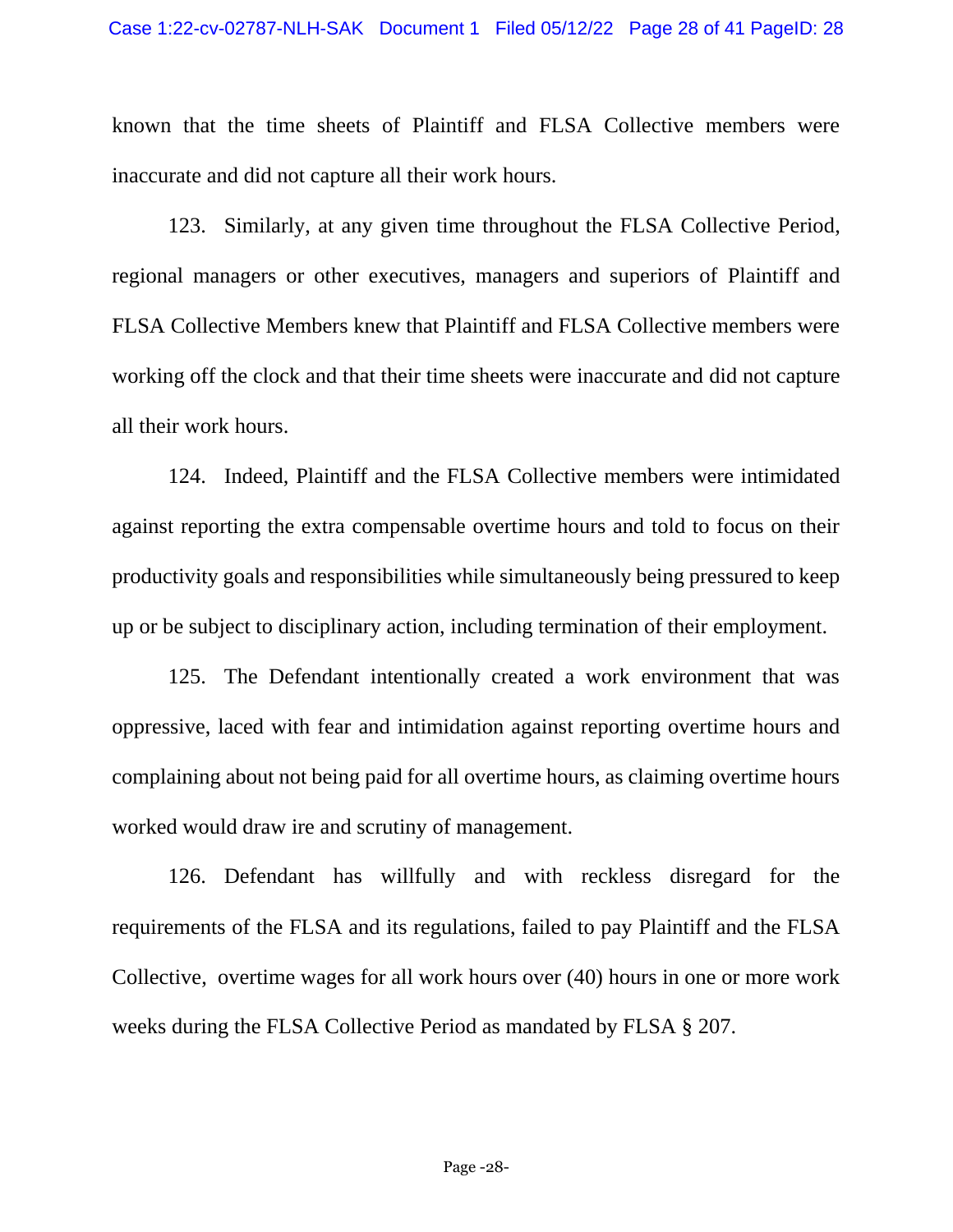127. Defendant does not have a good faith basis for these described unlawful pay practices, such that Plaintiff and the FLSA Collective Members are entitled to be paid an equal sum in overtime wages owed at rates of one and one half times their respective regular rates of pay as liquidated damages.

128. Defendant knowingly and willfully failed to track the hours worked by Plaintiff and the FLSA Collective members.

129. Defendant encouraged and pressured Plaintiff and the FLSA Collective members to work as many hours as they needed to off the clock in order to handle all their job duties and responsibilities and has direct, if not constructive knowledge of Plaintiff and FLSA Collective members working overtime hours.

130. By failing to record, report, and/or preserve records of all minutes and hours worked by Plaintiff and the FLSA Collective members, the Defendant has failed to make, keep, and preserve records with respect to each of its employees sufficient to determine their wages, hours, and other conditions of employment in violation of the FLSA 29 U.S.C. §§ 201 *et. seq*., including 29 U.S.C. §§ 211(c) and 215 (a).

131. Defendant knew or should have known that the act of permitting Plaintiff and the FLSA Collective to work off the clock, including working on weekends, was willful and evades the wage and hour requirements of the FLSA such that a three (3) year statute of limitations applies.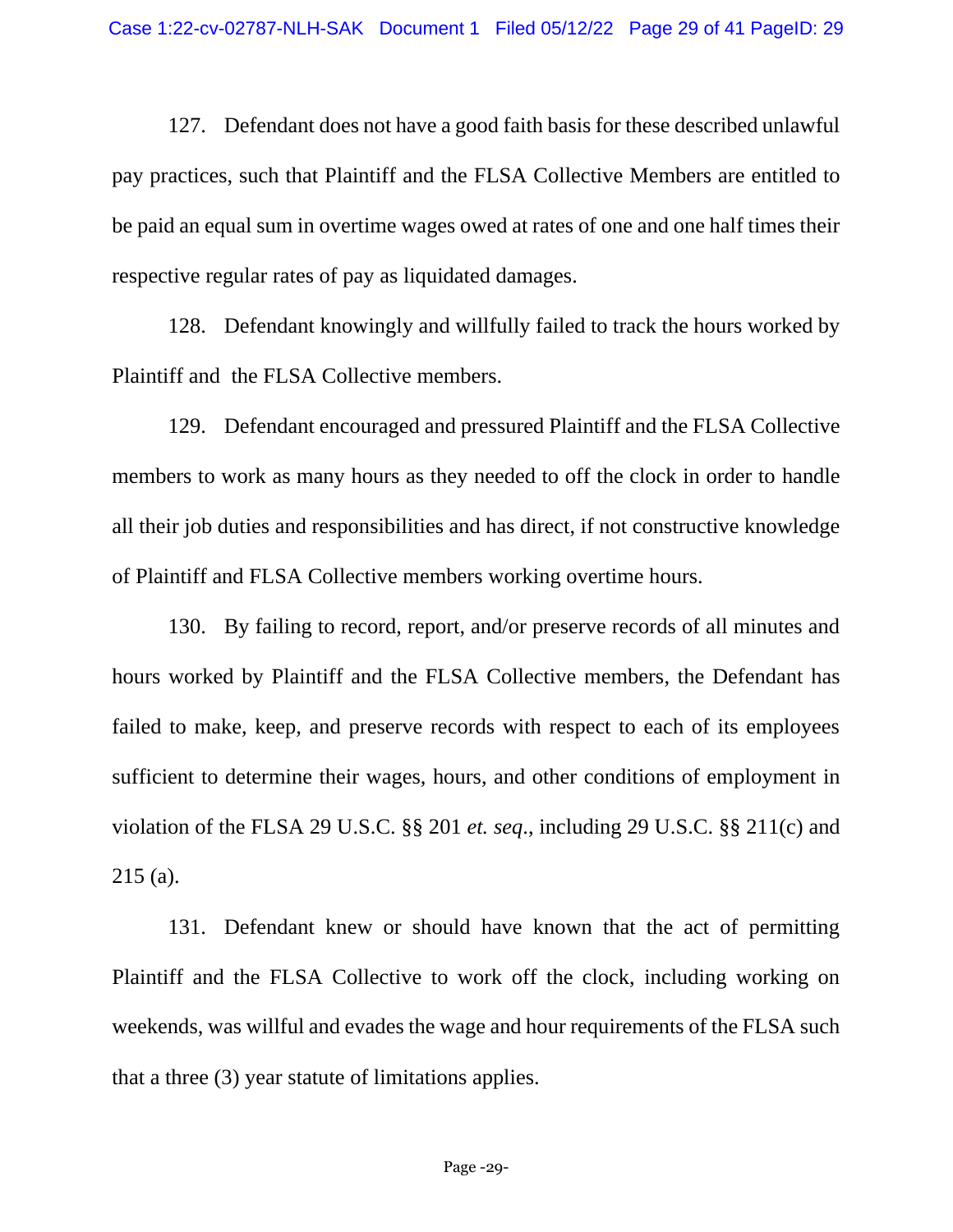132. To summarize, Defendant has willfully and lacking in good faith, violated the FLSA by the following unlawful pay practices applicable to Plaintiff and the FLSA Collective: a) maintaining a De Facto policy against Plaintiff and the FLSA Collective reporting all overtime hours worked and foreclosing them from reporting any more than 40 hours for the week; and b) permitting Plaintiff and the FLSA Collective to suffer to work off the clock without being paid for all hours worked; and c) deducting 30 minutes each day for meal beaks they knew were not taken by Plaintiff and the FLSA Collective Members and commanding and requiring Plaintiff and the FLSA Collective Members to self-report and thus deduct 30 minutes of time each day for meal breaks they did not take, costing them upwards of 2.5 hours of unpaid overtime hours each week.

133. As a result of Defendant's willful violations of the FLSA, Plaintiff and the FLSA Collective Members have suffered economic damages by Defendant's failure to pay overtime compensation in accordance with FLSA § 207.

134. Due to Defendant's willful violations of the FLSA, a three-year statute of limitations applies to the FLSA violations pursuant to 29 U.S.C. §255(a).

135. As a result of Defendant's unlawful acts and pay practices described herein, Plaintiff and the FLSA Collective Members have been deprived of overtime compensation in amounts to be determined at trial; and are entitled to recovery of such amounts, liquidated damages in amount equal to the overtime wages due,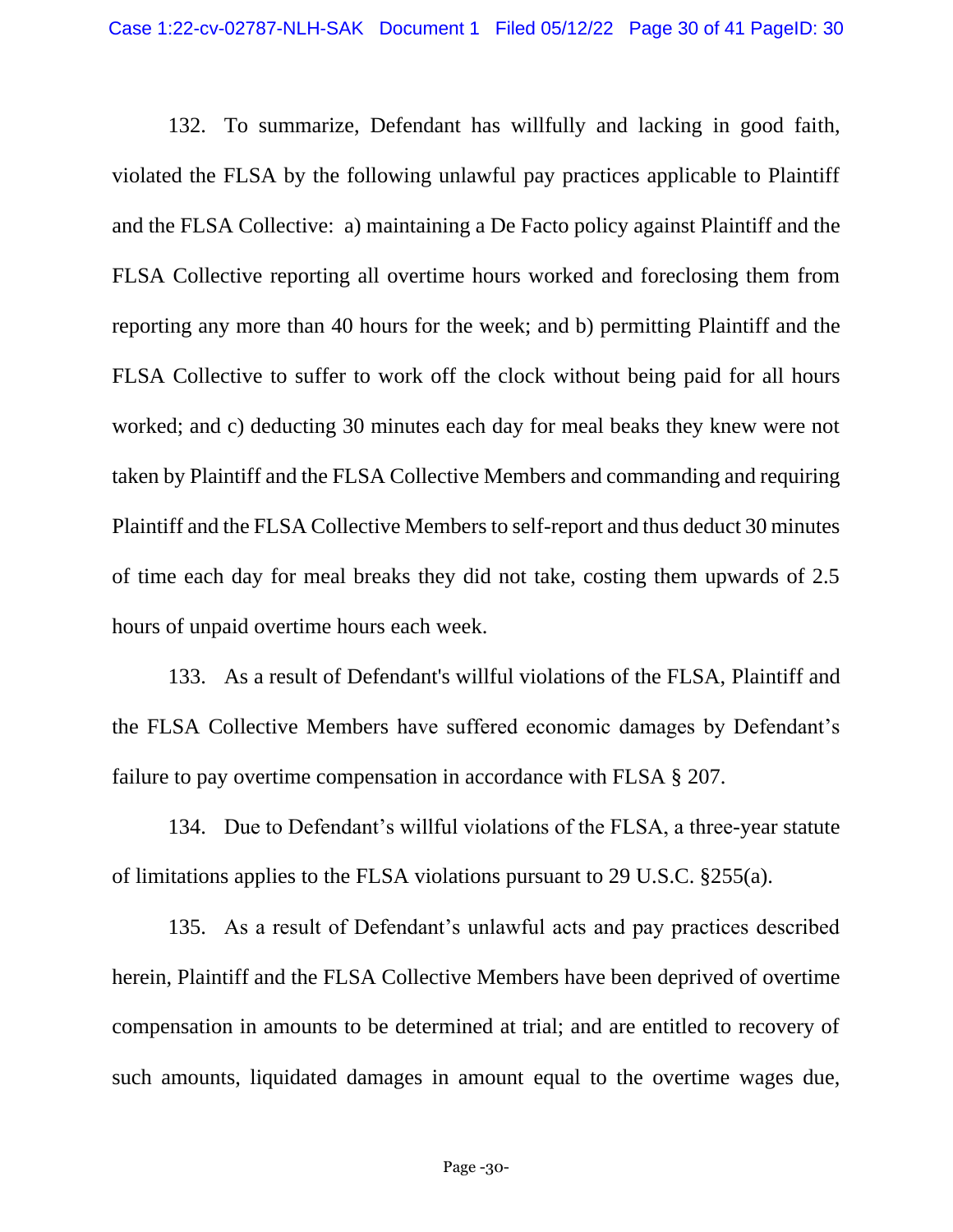Case 1:22-cv-02787-NLH-SAK Document 1 Filed 05/12/22 Page 31 of 41 PageID: 31

prejudgment interest, attorneys' fees, costs and other compensation pursuant to 29 U.S.C. § 216(b), as well as injunctive relief pursuant to 29 U.S.C. § 217.

## **COUNT II VIOLATIONS OF THE FLSA § 211(c) FAILURE TO MAINTAIN TRUE & CCURATE RECORDS OF HOURS WORKED (On Behalf of Plaintiff and the FLSA Collective)**

136. Plaintiff adopts and reallege paragraphs 1 through 85 as if fully set forth herein.

137. Evidence reflecting the precise number of overtime hours worked by Plaintiff and every member of the FLSA Collective, as well as the applicable compensation rates, is in the possession of Defendant.

138. However, and to the extent records are unavailable, Plaintiff, and members of the FLSA Collective, may establish the hours they worked solely by their testimony and the burden of overcoming such testimony shifts to the employer. *Anderson v. Mt. Clemens Pottery Co.,* 328 U.S. 680 (1946).

139. All employers subject to the FLSA must maintain and preserve certain records describing the wages, hours and working conditions of their employees.

140. With respect to an employee subject to the FLSA provisions, the following records must be kept:

> a. Personal information, including employee's name, home address, occupation, sex, and birth date if under nineteen (19) years of age;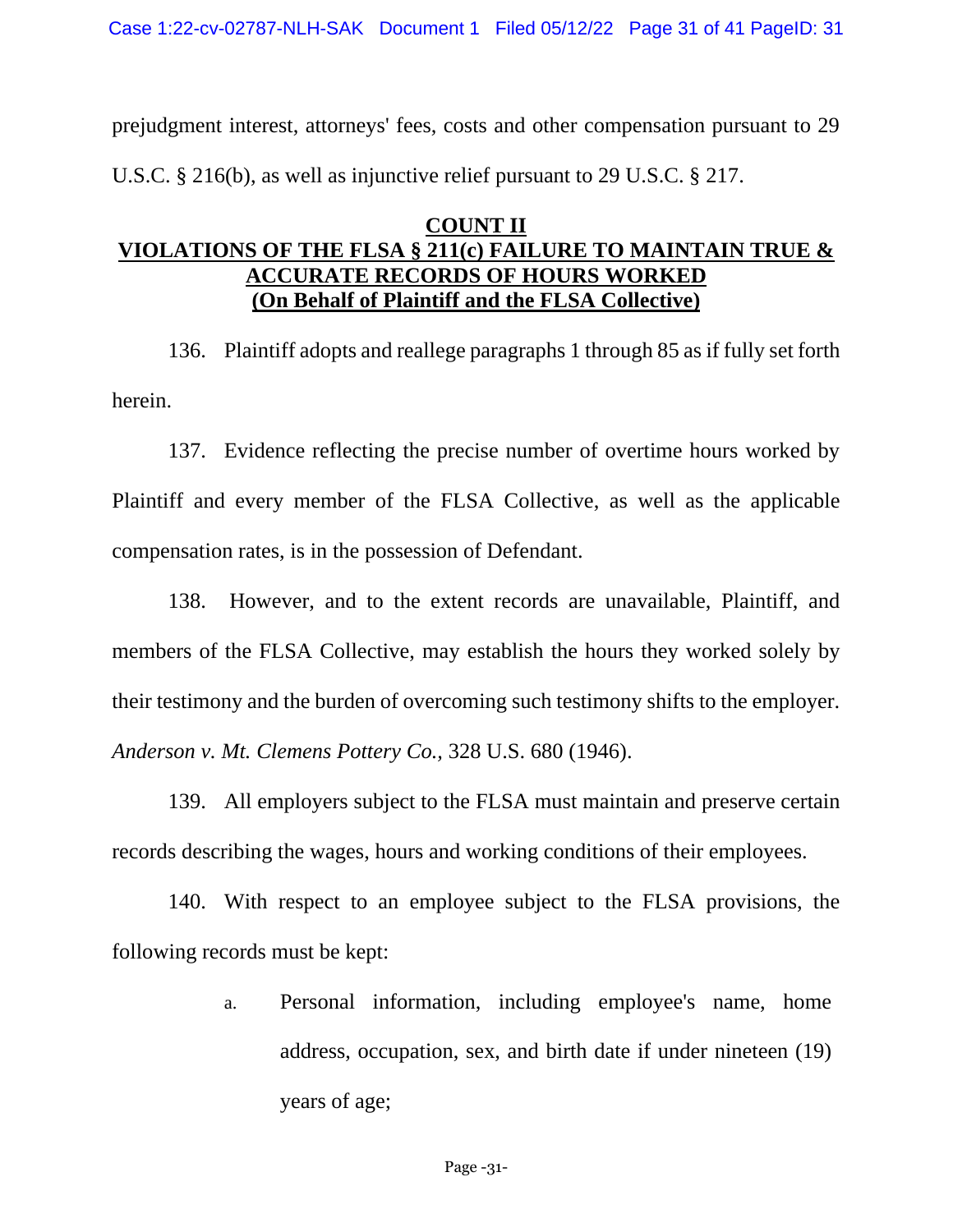- b. Hour and day when work week begins;
- c. Regular hourly pay rate for any week when overtime is worked;
- d. Total hours worked each workday and each workweek;
- e. Total daily or weekly straight-time earnings;
- f. Total overtime pay for the workweek;
- g. Deductions from or additions to wages;
- h. Total wages paid each pay period; and
- i. Date of payment and pay period covered

141. Failure to comply with the recordkeeping requirements is a violation of the FLSA for which criminal or civil sanctions may be imposed, whether or not other statutory violations exist. *See* 29 U.S.C. § 215(a)(5); *Dunlop v. Gray-Goto, Inc.,* 528 F.2d 792 (10th Cir. 1976).

142. Accurate records are not only required for regulatory purposes, they are critical to an employer's defense of claims that it violated the Act. An employer that fails to maintain the required records cannot avoid liability in a wage-hour case through argument that there is insufficient evidence of the claimed hours worked. *Wirtz v. First State Abstract Ins. Co*.*,* 362 F.2d 83 (8th Cir. 1966); *Boekemeier v. Fourth Universalist Soc'y,* 86 F. Supp. 2d 280 (S.D.N.Y. 2000).

143. An employer's failure to maintain records may create a presumption in the aggrieved employee's favor. *Myers v. The Copper Cellar Corp.,* 192 F.3d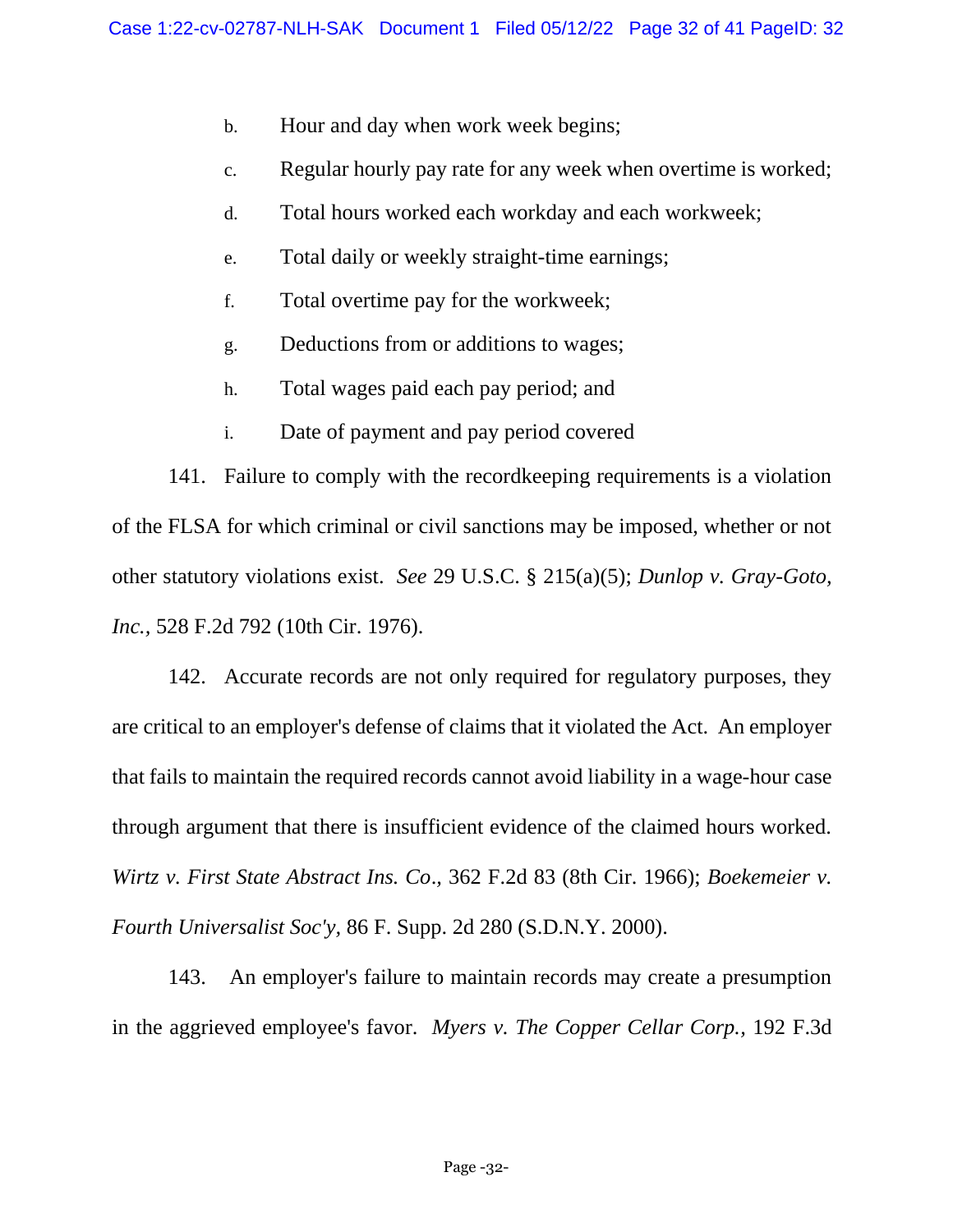546, 551 n.9 (7th Cir. 1999) (citing *Anderson v. Mt. Clemens Pottery Co.,* 328 U.S. 680 (1946)).

144. Defendant has failed to accurately and contemporaneously record, track and report Plaintiff and the FLSA Collective's time and work hours as required under the FLSA and the related DOL regulations.

145. Defendant has failed to make, keep and preserve records, with respect to Plaintiff and the FLSA Collective members sufficient to determine the wages, hours and other conditions and practices of employment in violation of 29 C.F.R. § 516.2 and 29 U.S.C. §§ 211 and 216 and related laws.

146. Defendant's records are unreliable, falsified, inaccurate and as such Defendant has the burden of proving the actual hours worked by Plaintiff and the FLSA Collective members in this action, and the work hours estimated by Plaintiff and the FLSA Collective are presumed to be correct. To extent records are unavailable to establish all the overtime hours worked by Plaintiff and the FLSA Collective, Plaintiff, and members of the FLSA Collective, may establish the hours they worked solely by their testimony and the burden of overcoming such testimony shifts to the employer. *Anderson v. Mt. Clemens Pottery Co.,* 328 U.S. 680 (1946).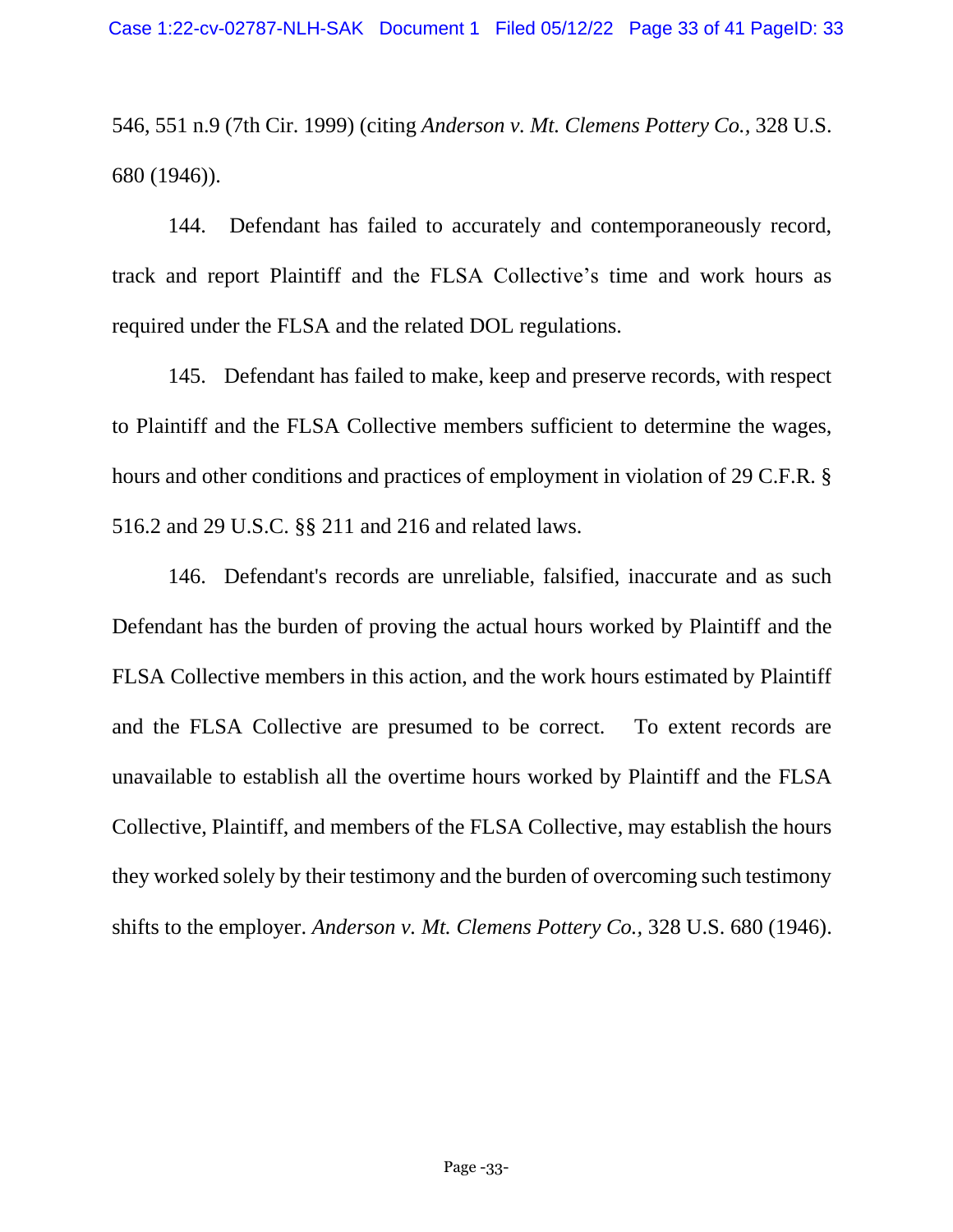## **COUNT III VIOLATION OF THE NEW JERSEY WAGE AND HOUR LAW N.J.S.A § 34:11-56A4 (ON BEHALF PLAINTIFF KENDALL AND THE NEW JERSEY CLASS)**

147. Plaintiff herein adopts and realleges paragraphs 1 through 146 as if fully set forth herein.

148. The NJWHL requires that covered employees be compensated for all hours worked.

149. The NJWHL also requires that covered employees be compensated for all hours worked in excess of forty (40) hours per week at a rate not less than one and one-half (1½) times the regular hourly rate at which the person is employed. See NJWHL, N.J. Stat. Ann. § 34:11-56a4.

150. Plaintiff and the New Jersey Class are not exempt from the NJWHL, and Defendant is an employer defined in the NJWHL required to pay nonexempt employees overtime premiums, including Plaintiff and the New Jersey Class.

151. The NJWHL follows the same overtime exemptions as the FLSA, both of which declare that hourly paid employees are required to be paid time and ½ their regular rate of pay for all hours worked over 40 in each and every workweek.

152. Defendant is subject to the overtime requirements of the NJWHL because Defendant is an employer under NJWHL, N.J. Stat. Ann. § 34:11-56a1(g).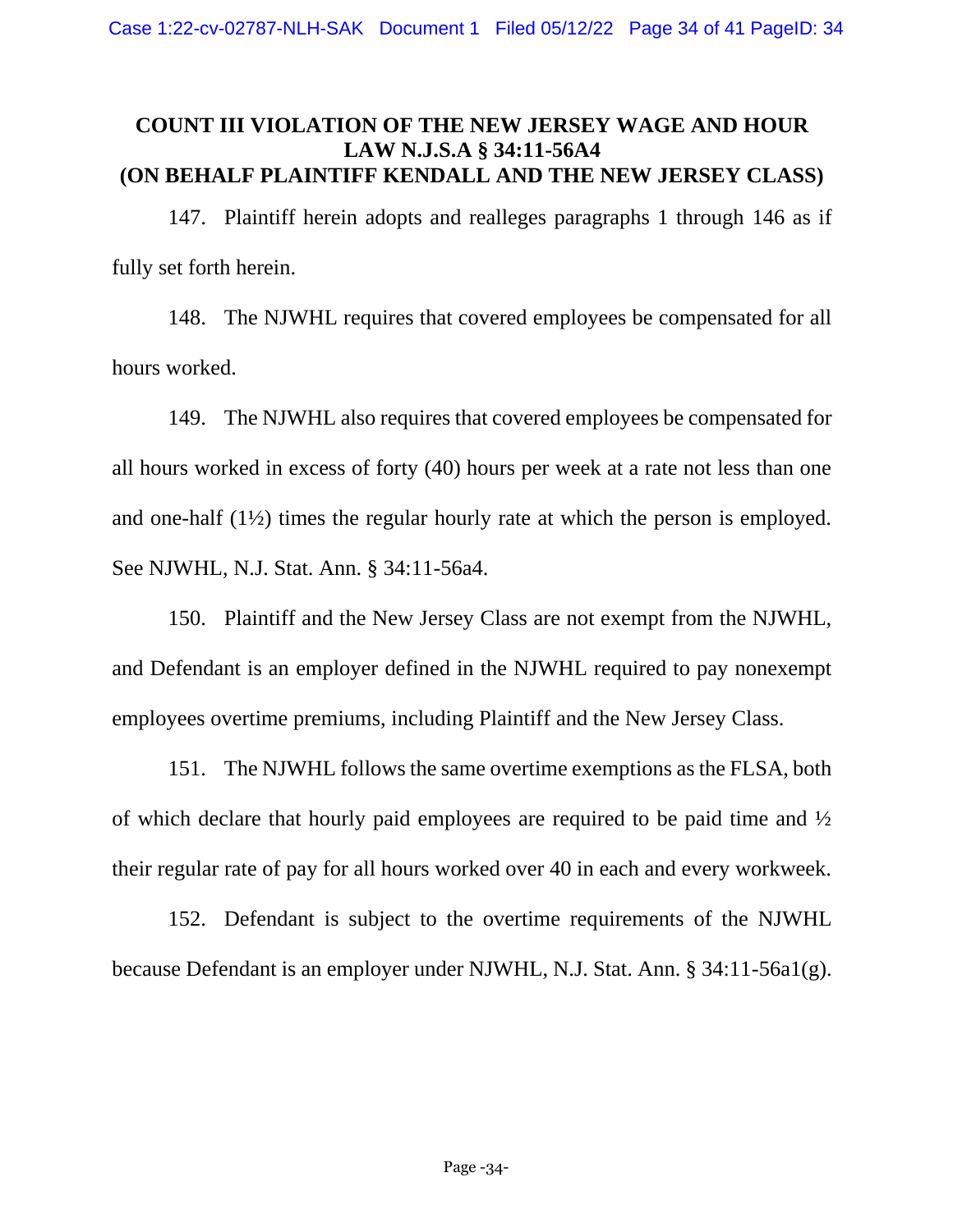153. During all relevant times, Plaintiff and the New Jersey Class were covered employees entitled to the above-described NJWHL's protections pursuant to NJWHL, N.J. Stat. Ann. § 34:11-56a1(h).

154. Defendant failed to compensate Plaintiff and the New Jersey Class for all hours worked and all overtime hours worked.

155. Specifically, Defendant failed to compensate Plaintiff and the New Jersey Class at a rate of one and one-half (1½) times their regular hourly wage for hours worked in excess of forty (40) hours per week, in violation of the NJWHL.

156. Defendant's violations of the NJWHL were repeated, willful, intentional, and in bad faith.

157. Pursuant to NJWHL, N.J. Stat. Ann. § 34:11-56a25, employers, such as Defendant, who fail to pay an employee wages in conformance with the NJWHL shall be liable to the employee for the wages or expenses that were not paid, court costs and attorneys' fees incurred in recovering the unpaid wages, plus 200% of the wages as liquidated damages.

158. Defendant willfully violated the NJWHL by failing to pay Plaintiff and the New Jersey Class overtime premiums in the sum of time and one half their regular hourly rate of pay for all hours worked over 40 in each and every workweek.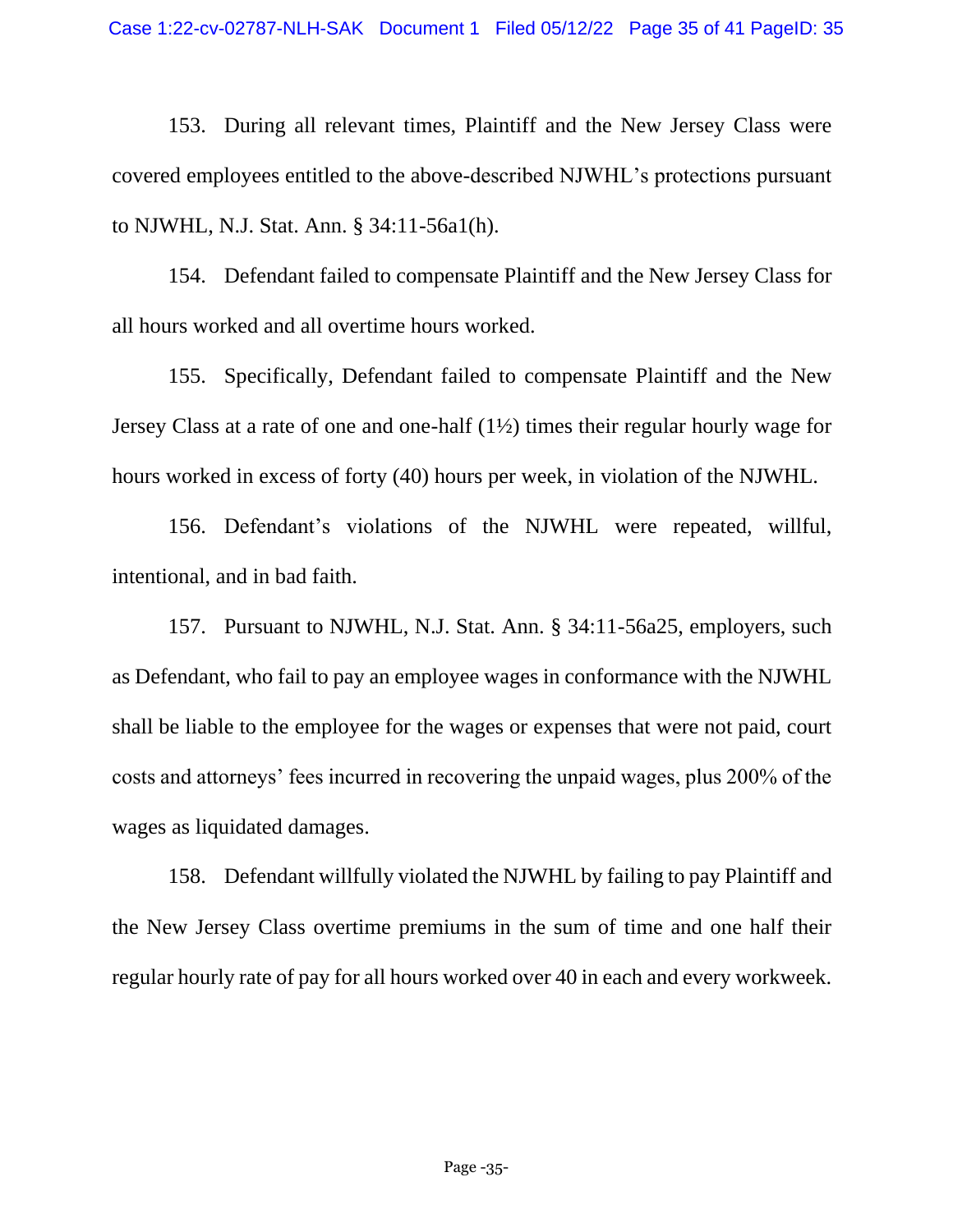159. Defendant knew that Plaintiff and the New Jersey Class routinely worked more than 40 hours during the workweeks, and that these overtime hours were off the clock, and not reported.

160. Similarly, Defendant auto deducted 30 minutes each day of time if Plaintiff and the New Jersey Class did not self-report taking 30 minutes of meal break when they did not do so, and thus stole upwards of 2.5 hours each week in overtime wages from Plaintiff and the New Jersey Class.

161. Plaintiff and the New Jersey Class suffered harm and damage by the unlawful pay practices complained herein and are entitled to be paid for all overtime hours worked, meaning all hours worked over 40 in each and every work week throughout the term of their employment, and dating for a period of 6 years preceding the filing of this complaint.

162. Plaintiff and the New Jersey Class are also entitled to be paid their the sums owed for unpaid overtime wages, plus 200% or treble damages for all sums awarded in this action during the New Jersey Class Period because of Defendant's willful, and lacking in good faith unlawful conduct and pay practices complained of herein.

163. Defendant willfully violated the NJWHL by failing to pay Plaintiff and the New Jersey Class overtime premiums in the sum of time and one half their regular hourly rate of pay for all hours worked over 40 in each and every workweek.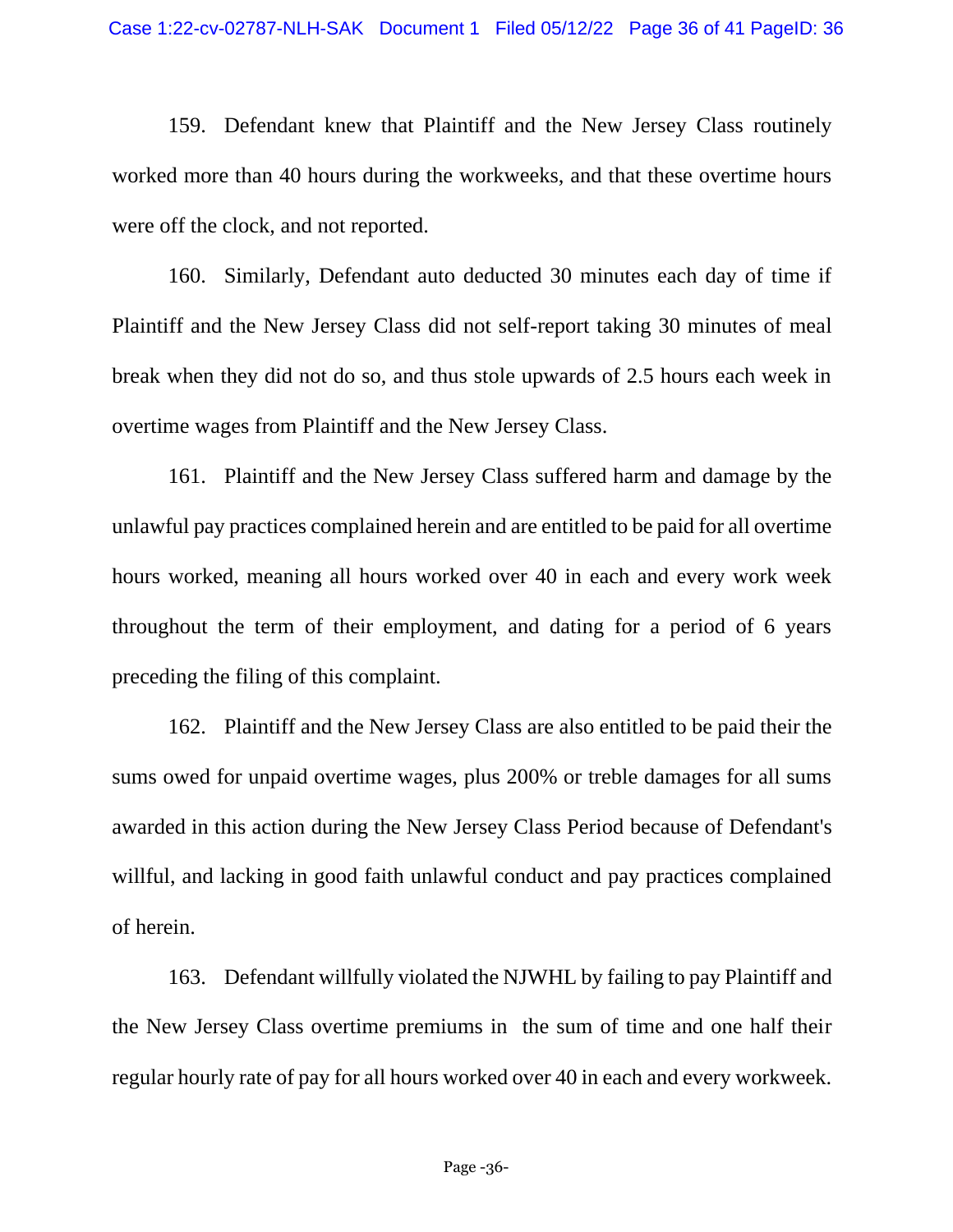164. Plaintiff and the New Jersey Class suffered harm and damage by the unlawful pay practices complained herein and are entitled to be paid for all overtime hours worked, meaning all hours worked over 40 in each and every work week throughout the New Jersey Class Period.

165. Plaintiff and the New Jersey Class are also entitled to be paid their the sums owed for unpaid overtime wages, plus 200% or treble damages for all sums awarded in this action for the entire New Jersey Class Period because of Defendant's willful, and lacking in good faith unlawful conduct and pay practices complained of herein.

**WHEREFORE,** Plaintiff KRISTEN KENDALL, individually, and on behalf of all other similarly situated, employed within the preceding three years and for all currently employed Therapists of Defendant seek the following the following relief:

- a. Designation of this action as a FLSA Section 216(b) collective action, and a Rule 23 Class action;
- b. That Plaintiff KFRISTEN KENDALL be allowed to give notice of this collective action, or that this Court issue such notice at the earliest possible time; to all past and present THERAPISTS employed by RELIANT PRO REHAB LLC., at any time during the FLSA Collective Period in the United States;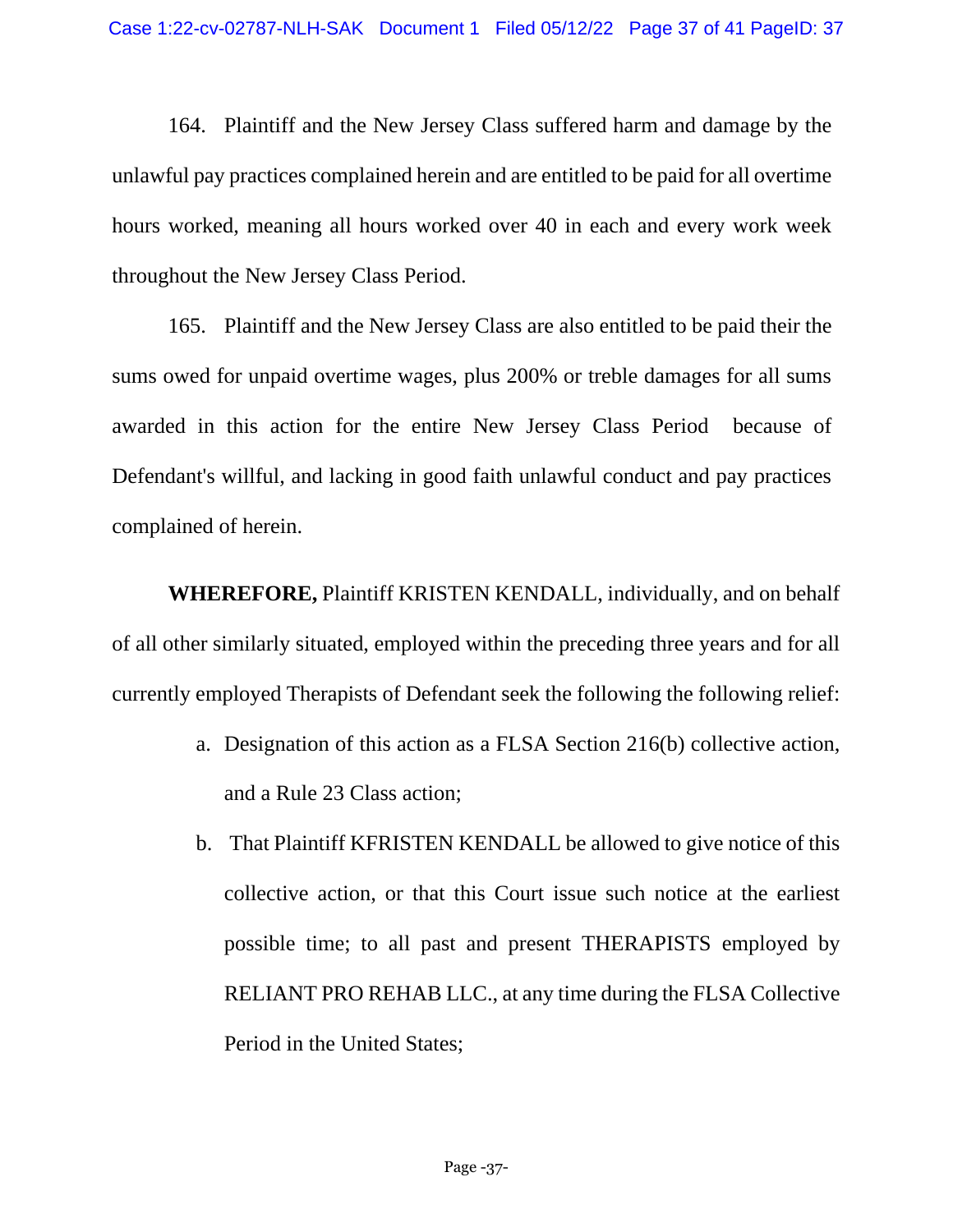- c. Designate Plaintiff KENDALL as Representative of the FLSA Collective and Rule 23 New Jersey Class for purposes of engaging in mediation, with the authority to execute any Collective or Class settlement agreement the parties might reach, which is subject to Court's approval before making any such agreement binding;
- d. That all past and present Therapists be informed of the nature of this collective action who worked during the FLSA Collective Period, and similarly situated employee's right to join this lawsuit if they believe that they were or are misclassified as an exempt employee;
- e. That the Court find and declare Defendant has willfully violated the overtime compensation and wage and hour provisions of the FLSA and the NJWHL;
- f. That the Court find and declare Defendant's violations of the FLSA and NJWHL were and are willful;
- g. That the Court enjoin Defendant, under 29 U.S.C. § 217, from withholding future payment of wages and overtime compensation owed to members of the New Jersey Class and FLSA Collective.
- h. That the Court award to Plaintiff and the FLSA Collective and the New Jersey Class overtime compensation for all hours worked and all overtime hours worked at a rate of one and one half time their regular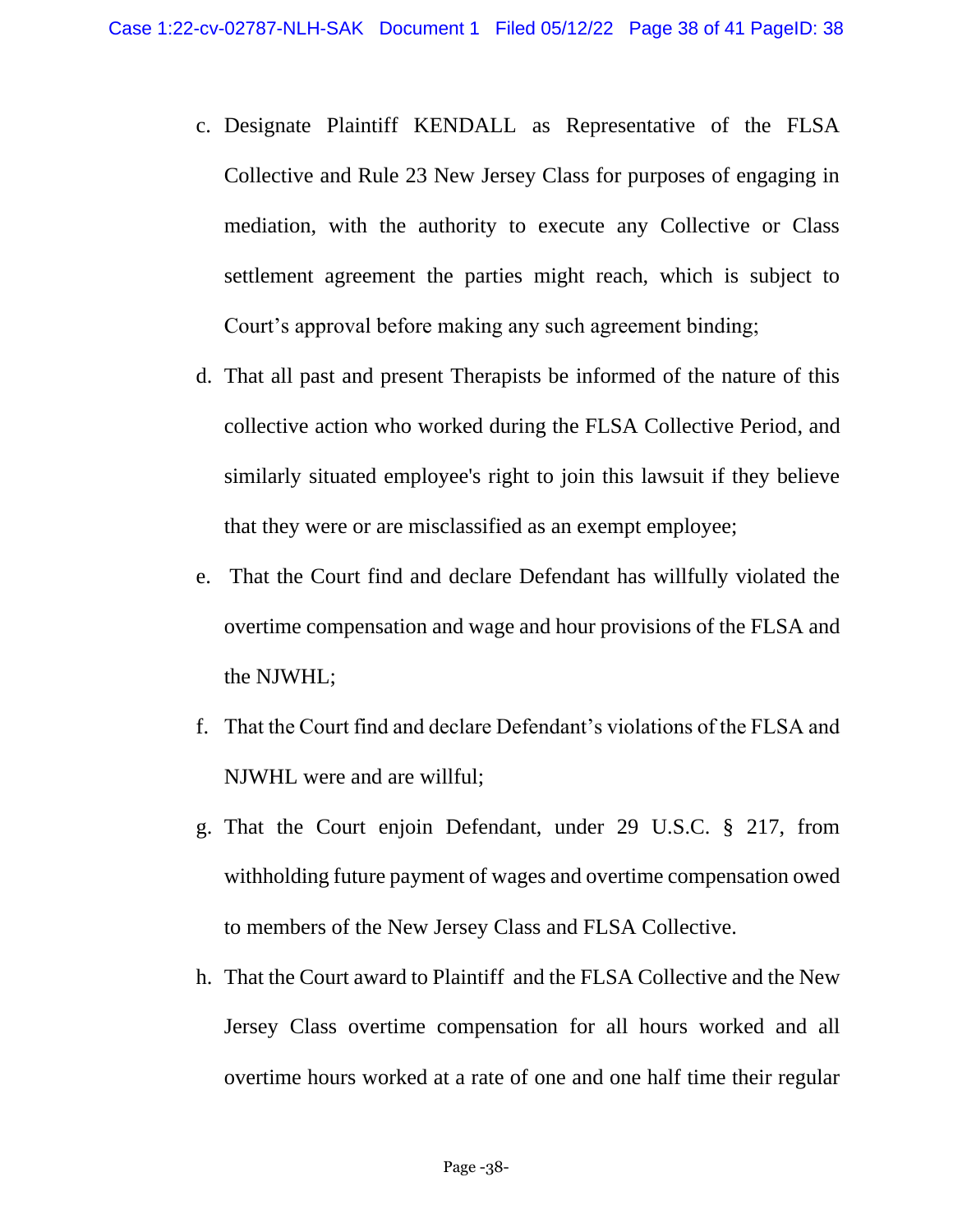rates of pay, including the value of all compensation earned, for previous hours worked in excess of forty (40) for any given week during the past three years for the FLSA claims and past six years for the New Jersey claims;

- i. Award each Plaintiff and Opt-In Plaintiffs in the FLSA Collective an equal sum in awarded or recovered wages as liquidated damages, and for the New Jersey Class, the sum of 200% of the amount of wages awarded.
- j. That the Court award Plaintiff and the Plaintiffs who opt into this action, recovery of their reasonable attorneys' fees and costs and expenses of litigation pursuant to FLSA § 216 and NJWHL;
- k. That the Court award Plaintiff a Class Representative service award for the justice she sought out for so many and her services in this case as representatives for the New Jersey Class and FLSA Collective;
- l. That the Court issue in order of judgment under 29 U.S.C. §§ 216-17 and 28 U.S.C. §§ 2201 and 2202 finding that the Defendant unlawfully and willfully violated the FLSA by failing to pay overtime wages and failing to properly and willfully failing to accurately record all hours worked of non-exempt employees, as well as issue an INJUNCTION barring the Defendant from further violating the FLSA;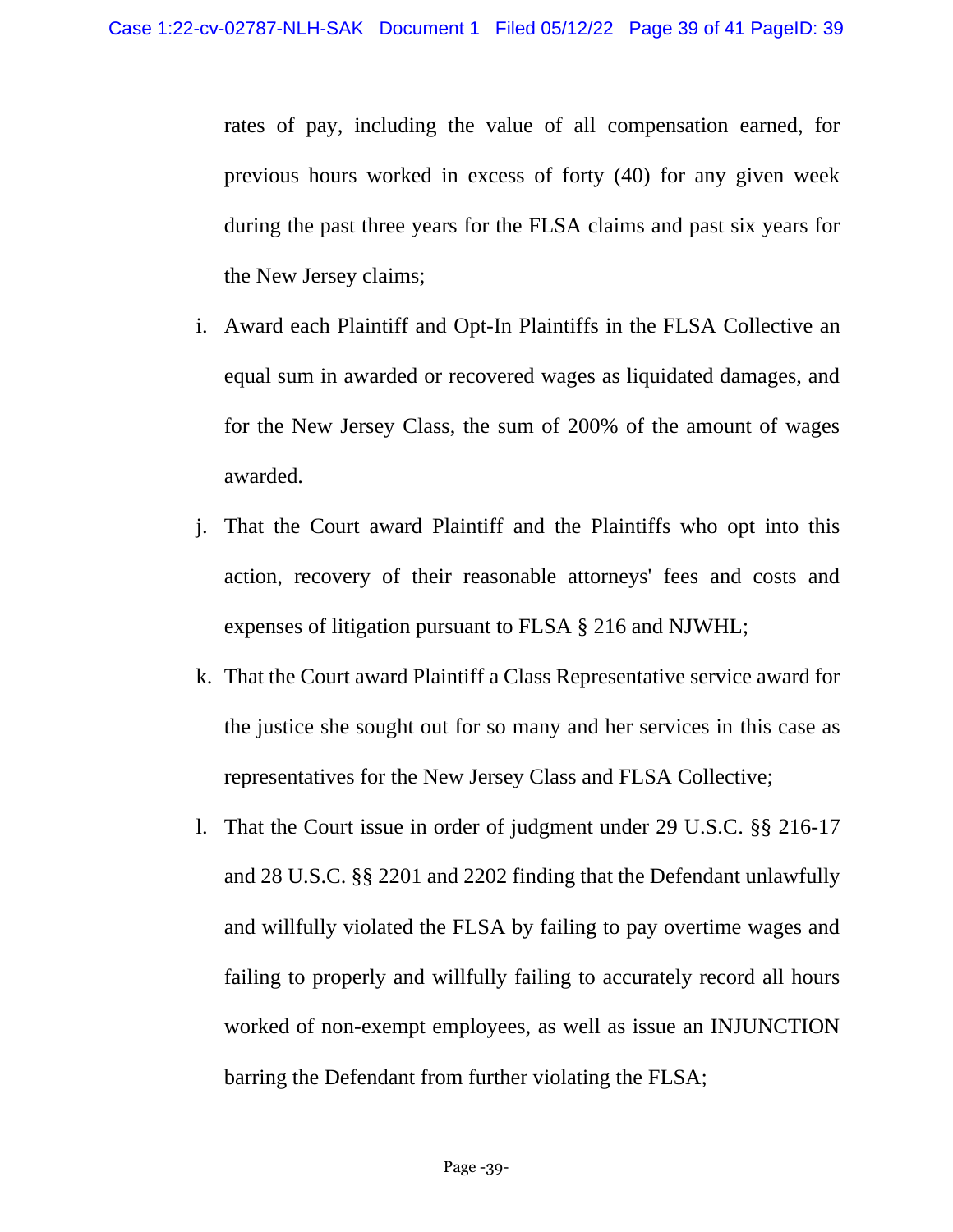- m. Award pre-judgment and post-judgment interest, as provided by state or federal law; and
- n. That the Court award any other legal and equitable relief as this Court may deem appropriate, including the value of underpaid matching funds in company pension or 401k plans.

# **DEMAND FOR JURY TRIAL**

Pursuant to Rule 38(b) of the Federal Rules of Civil Procedure, Plaintiff demands a trial by jury on all questions of fact raised by this Complaint.

Respectfully submitted this 12th day of May 2022.

*/s/Michael J. Palitz* Michael J. Palitz, Esq. SHAVITZ LAW GROUP, P.A. 477 Madison Avenue, 6th Floor New York, New York 10022 Tel: (800) 616-4000 Fax: (561) 447-8831 mpalitz@shavitzlaw.com

Mitchell L. Feldman, Esq.\* FELDMAN LEGAL GROUP 6916 West Linebaugh Avenue, # 101 Tampa, Florida 33625 Tel: (813) 639-9366 Fax: (813) 639-9376 [Mfeldman@flandgatrialattorneys.com](mailto:Mfeldman@flandgatrialattorneys.com) [Mail@feldmanlegal.us](mailto:Mail@feldmanlegal.us)

Gregg I. Shavitz, Esq.\* SHAVITZ LAW GROUP, P.A. 951 Yamato Road, Suite 285 Boca Raton, Florida 33431